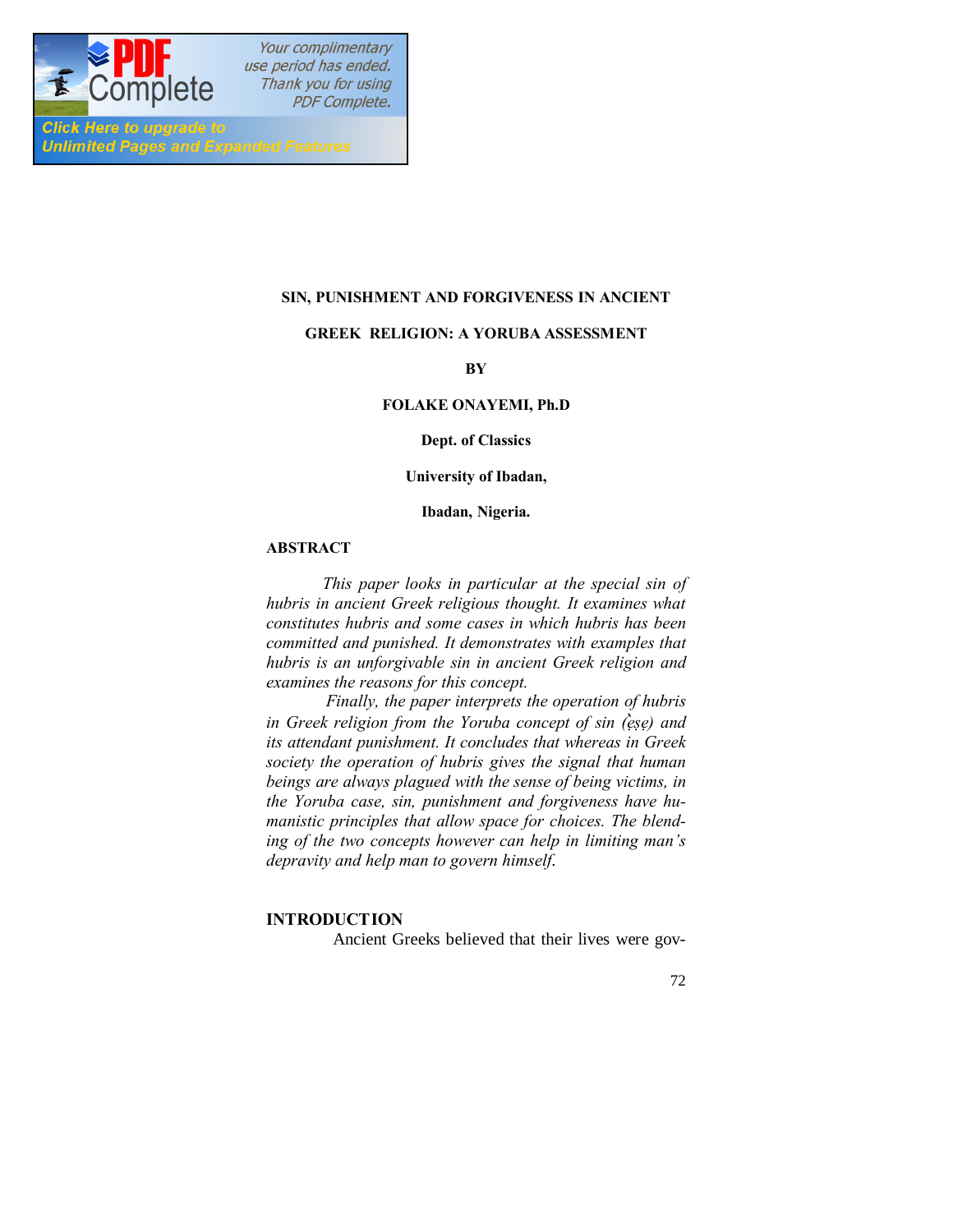erned by powers beyond their control. Greek mythology – which is a rich, diverse, and complex blending of religious symbols, national legend, and folk tale 6 is the embodiment of the Greek faith and worship. Faith in such powers was not just one facet of life; it was embedded in society and daily existence to such an extent that the Greeks did not even have a word for religion. Commenting on how much religion was an integrated part of the life of the ancient Greek, Garland says:

> …we should note that the Greeks, who had a word for most things, didnet have a word for  $\pm$ eligiong. So the phenomenon is something that the Greeks would have had difficulty in identifying as a distinctive aspect of their lives<sup>1</sup>.

The objects of worship for the ancient Greeks were the gods who, though blessed with immortality and gifted with super human strength and wisdom, were unashamedly human in their conducts, since they were after all, first and foremost the ancestors of the human race. Classical mythology is abundant in portraying the treacherous and destructive activities for which Greek deities are so well known.

 The world as perceived in Greek ancient religion was an uncomfortable one in which the gods were generally indifferent to human predicament or hostile or vindictive towards mortals. The viciousness of the action of the gods abounds also in Homer. An example were the vicious acts of Poseidon in an attempt to destroy Odysseus on his journey back to Ithaca his homeland from Troy after the war.  $2$  Also, Achilles, moved by the spectacle of his broken enemy, King Priam, who pleads for the battered corpse of his son, Hector, blames the gods for mange predicament:

> For so the gods have spun the thread of pitiful humanity, that the life of man should be sorrow, while themselves are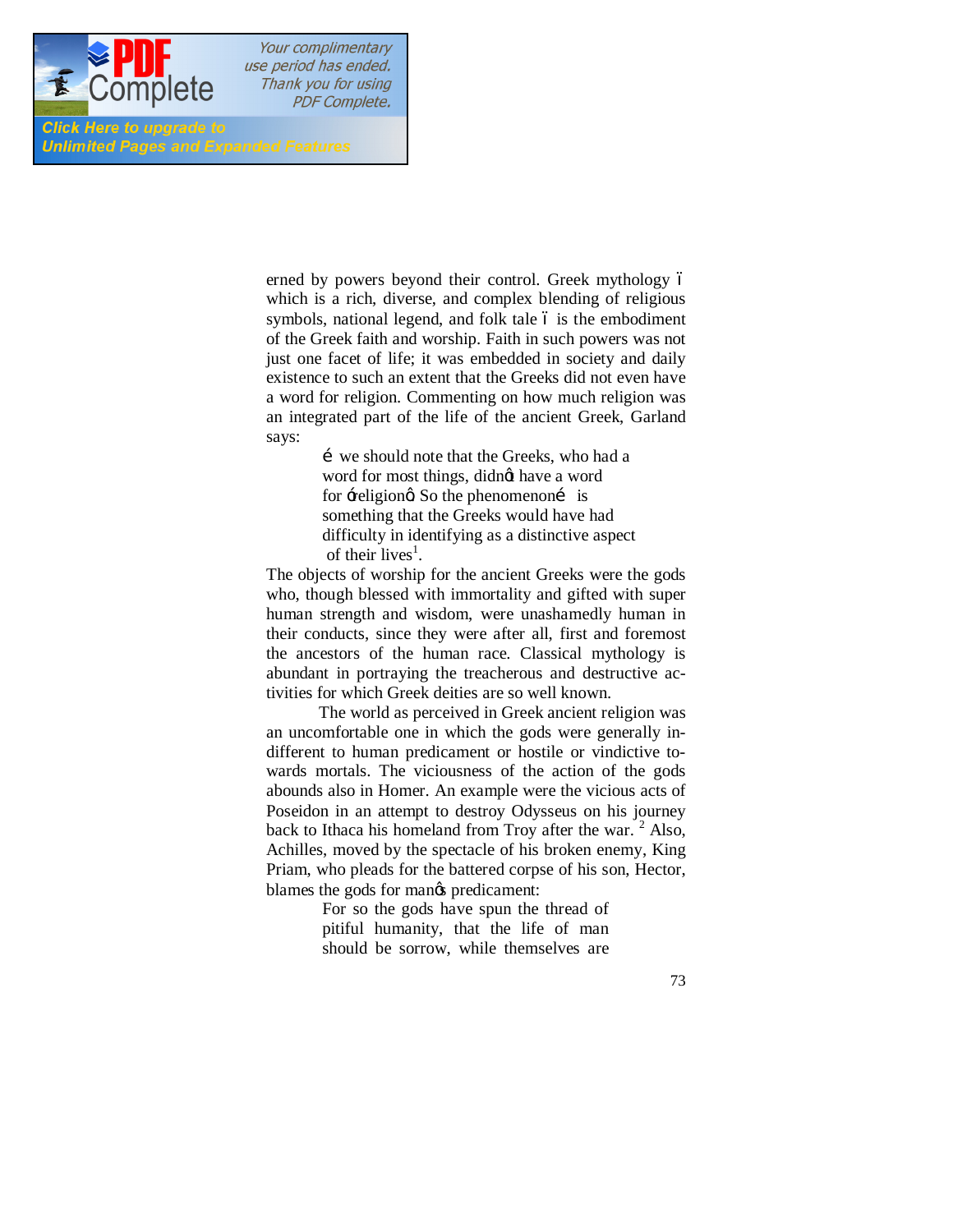exempt from care <sup>3</sup>.

This sentiment that the gods are indifferent to human welfare, which is a persistent motif in Greek ancient religion, explains how the Greeks conceived of an unforgivable sin  $6$ *hubris*.

# *HUBRIS* **AND PUNISHMENT**

The Greek word *harmatia*, often translated as  $\tilde{o}$ sin $\tilde{o}$ , really meant õfailureg õfaultö, or õerror of judgementö. In ancient Greek thought, the word  $\tilde{0}$ sino could only be appraised in the context of very serious offences against the divine, which constitute *hubris.* This is arrogance in word or deed or even thought. *Hubris* is generated by *koros –* the complacency of the man who has done too well. *Hubris* is a primal evil: the type of evil within man, which drives him to violate the rights of others, especially the gods, and so it is the sin whose punishment is death<sup>4</sup>. Thus Greek poets warn that it is dangerous to be happy while alive<sup>5</sup>. The sin of hu*bris* is the capital sin of self-assertion, punished inexorably by the stern and awful judge typified by Zeus of Greek mythology, who grudges his children their hearts *o* desires. *Hubris* invites *nemesis*, which is divine punishment. This theme runs through many of the great Greek myths, perhaps because the striving to achieve heroic fame almost inevitably leads to *hubris* and hence to *nemesis*<sup>6</sup>.

The origin of sin in Greek thought is established by Hesiod in two etiological myths which explain how the world became degenerate and evil. He presents the story of  $\tilde{\text{o}}$ Pandoraö to explain the appearance of the external *kakon* (Greek, evil) and the  $\delta$ Five Ages of Man $\ddot{o}$  to explain the appearance of *hubris* (Greek, arrogance), moral evil<sup>7</sup>.

In the  $\delta$ Five Ages of Man<sub> $\ddot{o}$ </sub>, Hesiod presents a gradual decline in nature and in man from an earthly utopia of the Golden Age to the degeneration and decay of his time. *Hubris* (internal, moral evil which results in someone enforc-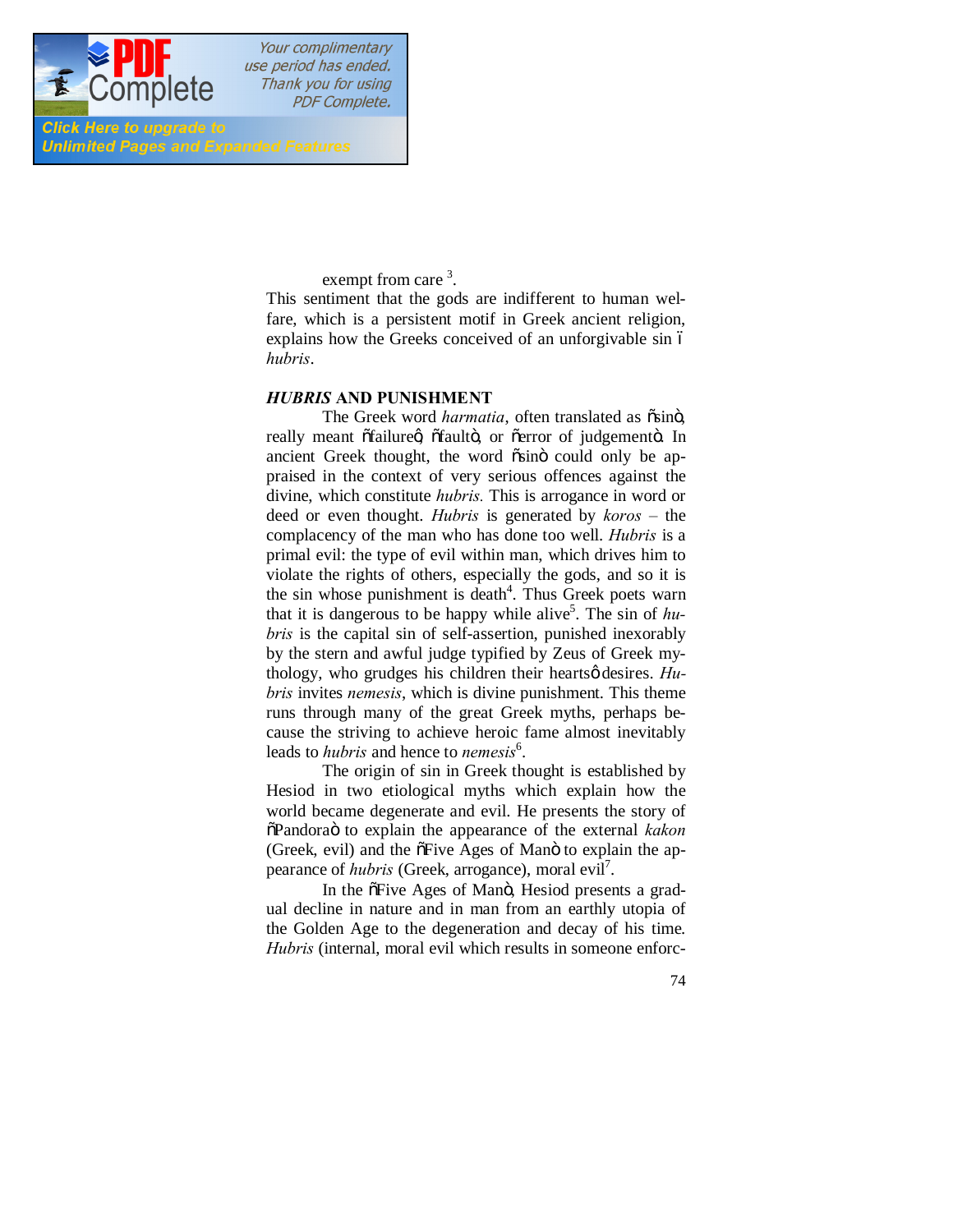ing his own right through arrogant, haughty behaviour at the expense of a god or fellow-man) was already fully present in the second age 6 the Age of Silver. The Age of Silver was already permeated with moral evil, which led to misconduct, through which men criminally destroyed one another. The wars of the Bronze Age, (the third age), and the family feuds of the Iron Age (the fifth age), represent merely a further extension of the same basic pollution.

The Bronze Age is marked by the injustice which divided families and which caused Modesty (*Aidos*) and Indignation at unlawful behaviour (*Nemesis*) to flee. *Aidos* denotes respect for gods, rulers and parents as well as for laws of hospitality, marriage and family, the state and laws of the state. It is a quality that denotes the feeling of respect or reverence which restrains men from behaving incorrectly. *Nemesis* is the feeling of indignation aroused by observing a misdeed. These goddesses thus personify two aspects of moral self-control which can prevent man from committing sin. The former restrains someone from immoral behaviour; the latter represents the moral indignation which a community experiences when observing injustice. The departure of the two goddesses is a sign of the end of moral consciousness in Hesiod<sup>®</sup> world.

 In Greek mythology the sinners who were allotted the worst punishments were those who directly challenged the power of the gods. These ones were even punished in death in Hades (the underworld) in a special place, a deep gulf called Tartarus. One such sinner in Tartarus was Tantalus, who tested the godsø omniscience by serving up the cooked flesh of his son to them at a banquet. As punishment he was afflicted by hunger and thirst in the midst of plenty. Homer thus describes Tantalus in Hades:

> And I saw Tantalus too, bearing endless torture. He stood erect in a pool as the water lapped his chin ó parched, he tried to drink, but he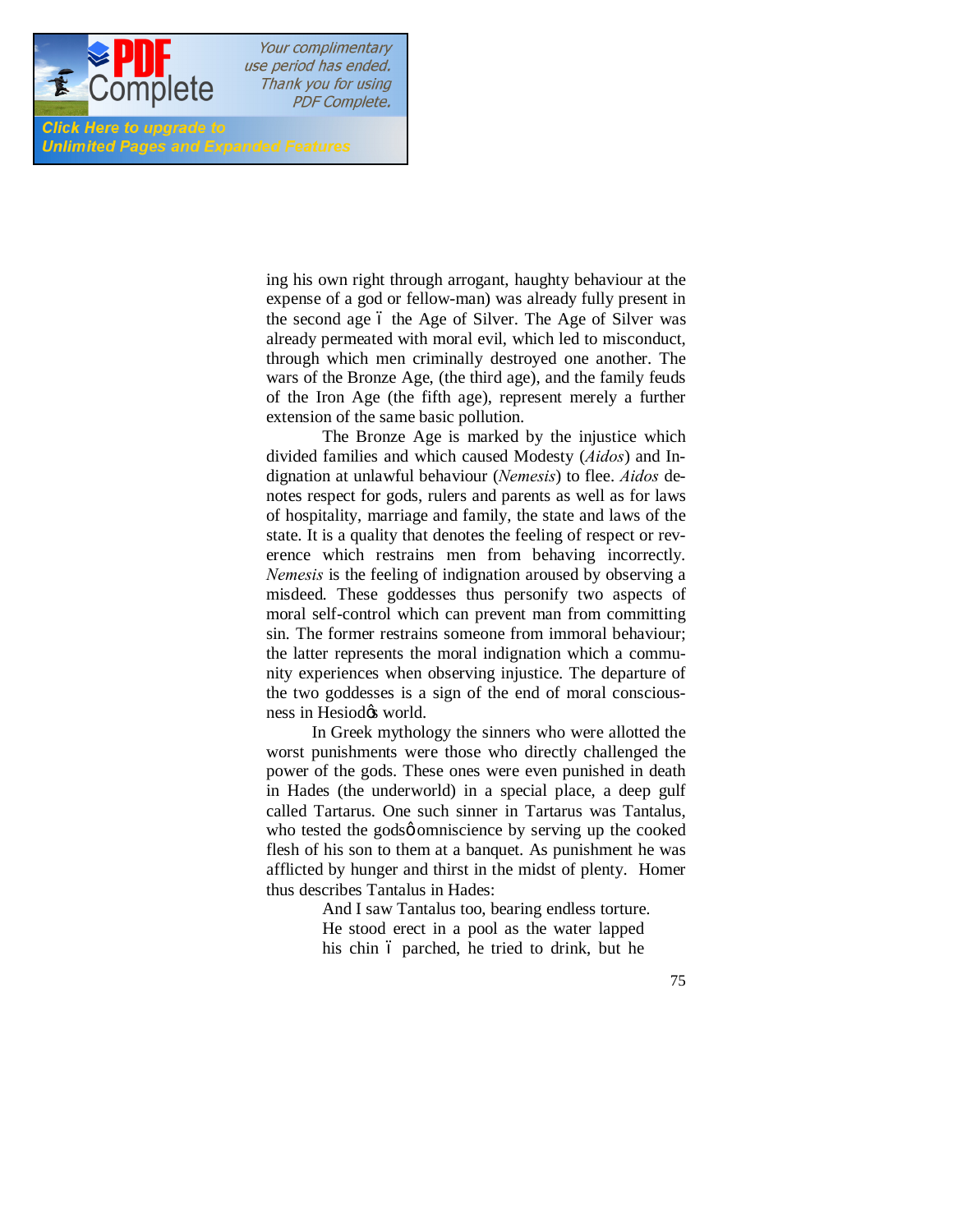could not reach the surface, no, time and again the old man stooped, craving a sip, time and again the water vanished, swallowed down, laying bare the caked black earth at his feet 6 some spirit drank it dry. And over his head leafy trees dangled their fruit from high aloft, pomegranates and pears, and apples glowing red, succulent figs and olives swelling sleek and dark, but as soon as the old man would strain to clutch them fast a gust would toss them up to the lowering dark clouds<sup>8</sup>.

The daughters of king Danaus, the Danaids, who were husband-killers, served their own punishment by pouring water into a leaky jar. In Hades, the giant Tityus, who tried to rape Leto (the mother of Apollo), was tied to the ground while vultures fed on his liver. And Sisyphus 6 the trickster who chained Death up in a dungeon, so that mortals ceased to die and even cheated death by living twice 6 was made to push a huge stone up a steep hill, a stone that every time it neared the summit rolled down again.

 A second set of mortals who invited the punishment of the gods in Greek mythology were those who were punished for boasting. An example is the Lydian queen Niobe, who boasted that her twelve sons and daughters were superior to Leto $\alpha$  children, Apollo and Diana (Greek Artemis). For this Niobe was punished with the death of all her children, who were killed by the arrows of the angry god and goddess. The bereaved Niobe kept weeping until she turned to stone9 . Andromeda was also doomed to punishment, for her mother Cassiopeia had foolishly boasted that Andromeda was more beautiful than the sea nymphs. And so she offended Poseidon who sent a flood and a sea-monster to ravage the shores. So her father the king and her mother the queen were forced to give up Andromeda as a sacrifice to appease the sea god. The hero Perseus, who, while flying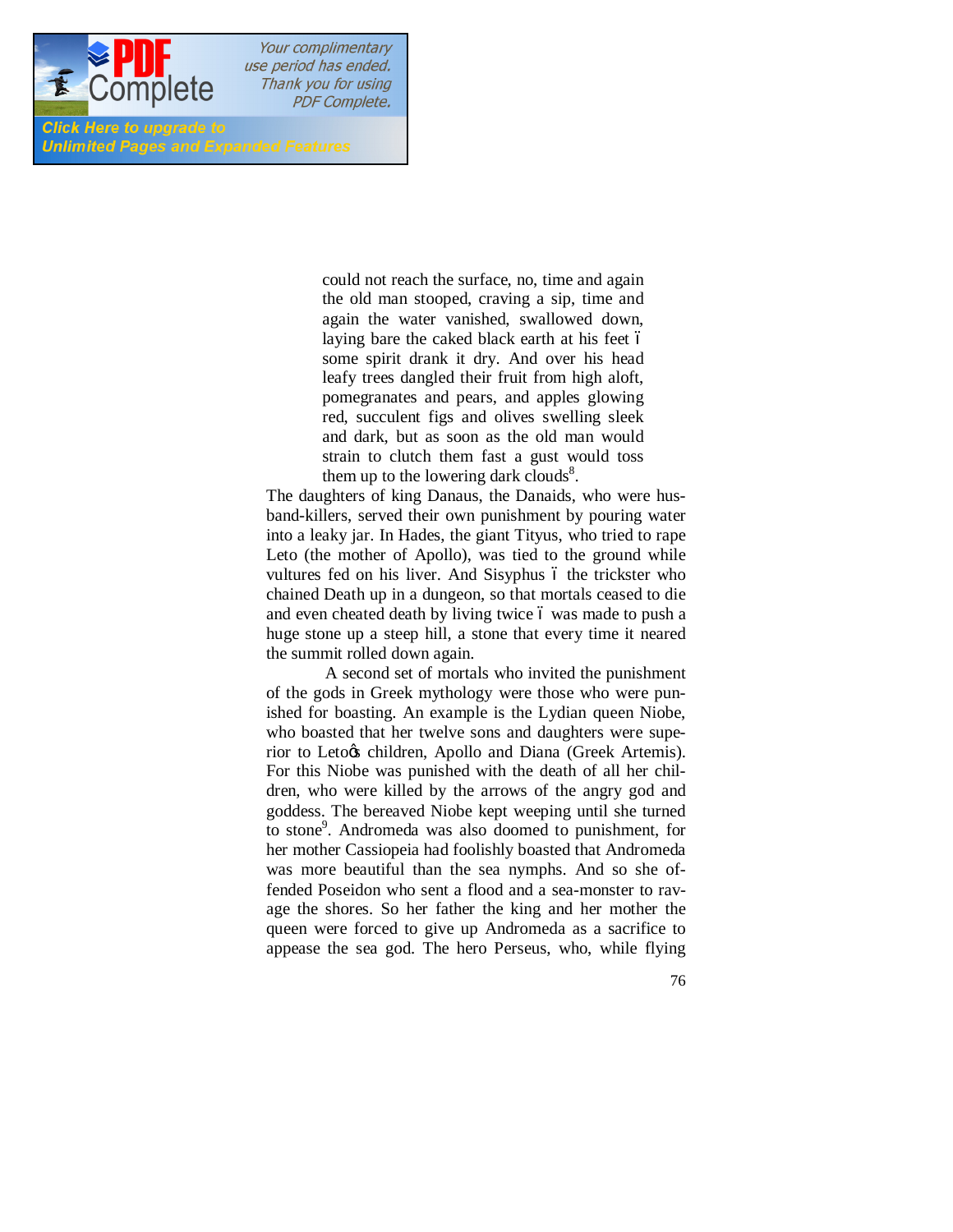over the coast of Libya, saw the beautiful princess, Andromeda, chained to a rock and menaced by a sea-monster, flew down, slew the monster, rescued the princess and married her<sup>10</sup>. Another case in point is Antigone daughter of Laomedon who had boasted of having hair more beautiful than Hera $\alpha$ s. Hera turned her locks into serpents. And when the women of Astypalaea proclaimed that their beauty was above Aphroditegs, the goddess caused them to grow cowhorns.

 Similarly, Cinyras, king of Cyprus, having boasted about his daughter<sub>*o*s</sub> beauty, was punished for his act of *hubris*. As punishment, his daughter, Myrrha, was seized by an incestuous desire for her father and with the help of her nurse, she smuggled herself in disguise into his bed. When Cinyras discovered the trick, he tried to kill her, but some friendly deity saved the pregnant Myrrha by transforming her into a myrrh tree; her tears became myrrh, and Adonis was miraculously born from the trunk of the tree:

> The child conceived in sin had grown inside the wood and now was searching for some way to leave its mother and thrust forth. The trunk swelled in the middle with its burdened womb<sup>11</sup>

Ovid suggests that Myrrha $\alpha$  incestuous passion was caused by õthe wrath of Aphroditeö. $12$ 

 In another category were those who were punished for challenging the gods by claiming superior skills. One such is Arachne, who claimed to be a better weaver than Athena. The goddess turned her into a spider, to continue spinning and weaving webs in that form.<sup>13</sup>

 It was indeed a taboo to brag or boast before the gods either by deed or utterance. Aias, the leader of the Lokrian contingent to Troy and one of the heroes, was rescued by Poseidon from a shipwreck when he set off homeward. But he later boasted that he had escaped by his own effort alone.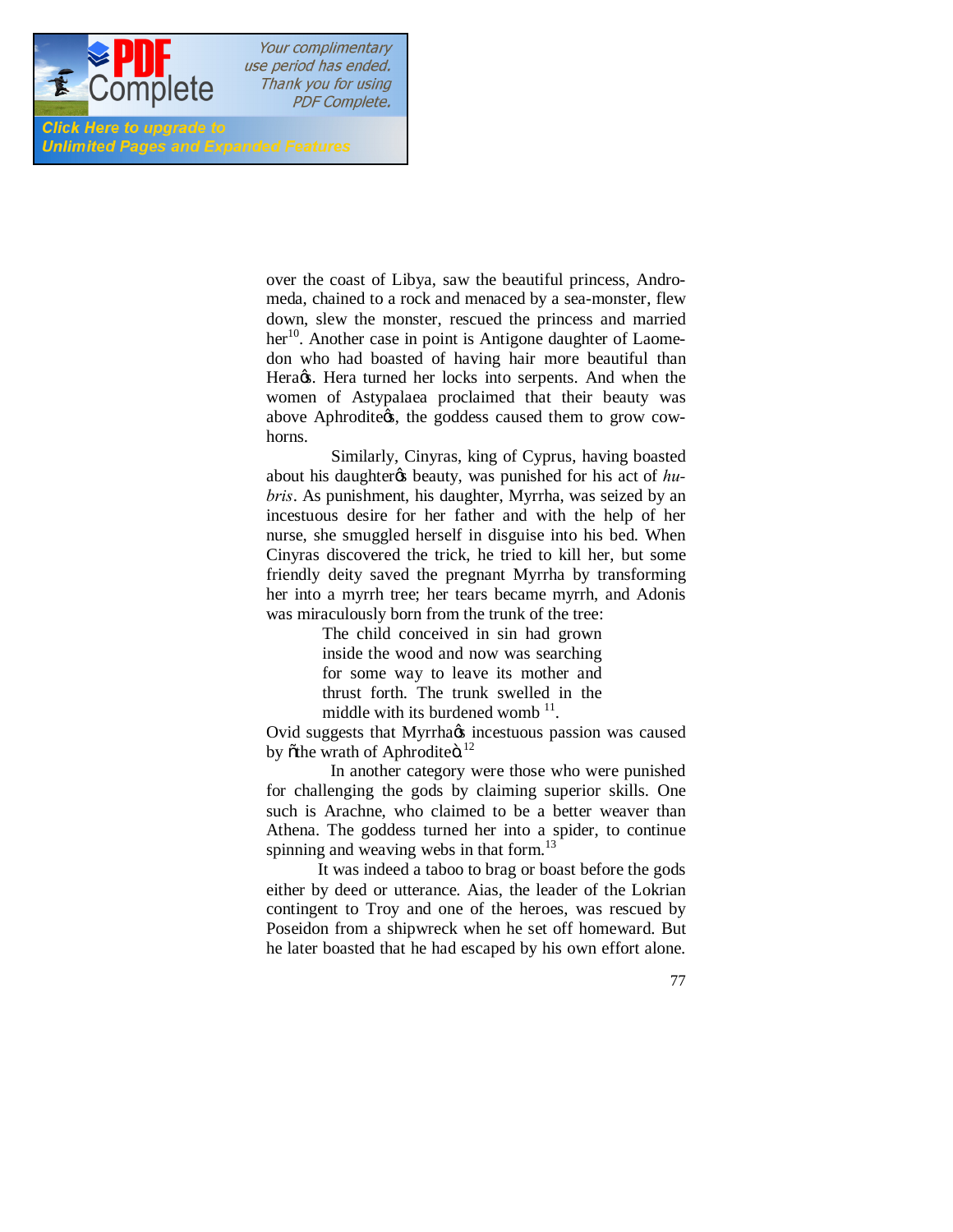Consequently, Poseidon smashed the rock on which he was standing, and got him drowned.

 There were others who were punished for offending the gods even accidentally or unknowingly. Actaeon, for instance, while hunting, accidentally stumbled into a glade where Diana and her nymphs were bathing; the offended goddesses turned him into a stag, and he was hunted down and torn to pieces by his own hounds.<sup>14</sup> Teiresias the great, famous Theban seer of Greek tragedy was another who was punished for tactlessness. Teiresias had been both male and female in the course of his life. He was called upon by Zeus and Hera to settle an argument about which sex got greater pleasure from the sexual act. Teiresias replied it was the woman and Hera promptly struck him with blindness. However, Zeus gave him the gift of prophesy as compensation<sup>15</sup>. Ixion, King of Lapithae, when invited to dine with the gods, had merely turned his eyes towards Hera, only to be inflamed with irresistible desire. In his madness he even embraced a cloud which Zeus had shaped to resemble Hera. Ixion was chastised for his insolence; he was bound to a fiery wheel which whirled perpetually through the  $\text{sky}^{16}$ .

 Others were punished for attempting *–* literally *–* to rise above their stations in life. One of such was Bellorophon of Corinth, who rode on the winged horse Pegasus and achieved many heroic deeds, including the killing of the monster Chimaera. Then out of overweening pride, he attempted to fly to Olympus (the abode of the gods) on Pegasusø back; but Zeus sent a gadfly to sting the horse, which bucked and threw him to earth, leaving him a crippled outcast.

Icarus was also punished for flying too high. Icarus was the son of Daedalus, who built the labyrinth for King Minos. King Minos imprisoned both Daedalus and Icarus inside the labyrinth, so that they would not be able to reveal the secret of the maze. Daedalus made wings for himself and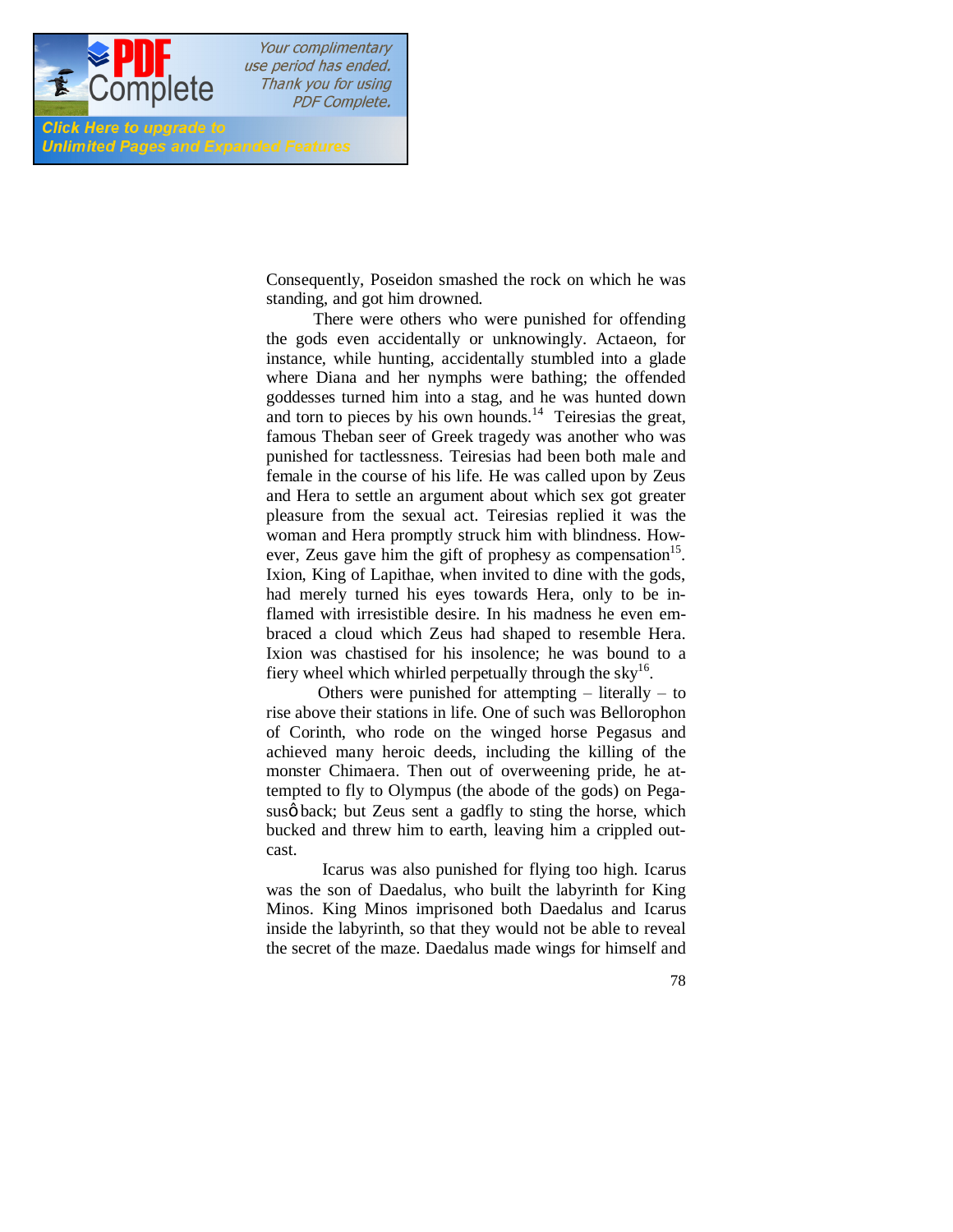his son out of feathers layered and fastened with wax, and so flew out of Crete. Daedalus made it to Sicily, but young Icarus in his exhilaration flew too high. The sun melted the wax of his wings, and he plunged into the sea.<sup>17</sup> Icarus, in ignoring his father *(see warning not to fly too high, had his* wings melted. This precipitated his lethal fall into the sea, which exemplifies a classic example of divine punishment for *hubris*. Miles explains that such myths of heroic flights and falls epitomise the Greek conviction that human beings should keep their feet on the ground and avoid challenging the gods<sup>18</sup>. The tale of Icarus can be seen, moreover, as a cautionary one about human beings foolishly trespassing into the god $\alpha$  realms. This myth is an example of the fulfilment of a human wish in which an adventuresome youth soars through the heavens like Zeusø eagle. It is also a tale of the inevitable consequences when religious and societal laws are broken. Harris and Platzner analyse it thus:

> The myth of Icarus combines a form of Freudian wish fulfillment with an archetypal situation in which the human desire to experience near-absolute freedom overpowers even the instinct toward self -preservation<sup>19</sup>.

 Greek poets describe *hubris* as the kind of excessive pride that blinds the tragic hero to his own limitations, and that leads him to offend the gods and initiate the hero downfall. In their punishment the heroes experience suffering and the pain take them beyond the barriers of habit, convention and comfortable illusion.

This experience of punishment is needed to ascertain the measure of their heroism. Thus one hears the chorus in Aeschylusø *Agamemnon*,  $\delta$ Man must suffer to be wise<sub>"</sub>, and the chorus to Teiresias of Sophocles*o Oedipus Rex*,  $\tilde{o}$ To be wise is to suffer<sub>o</sub>. Aeschylus opines that the punishment for *hubris* is earned and deserved because the prosperous are so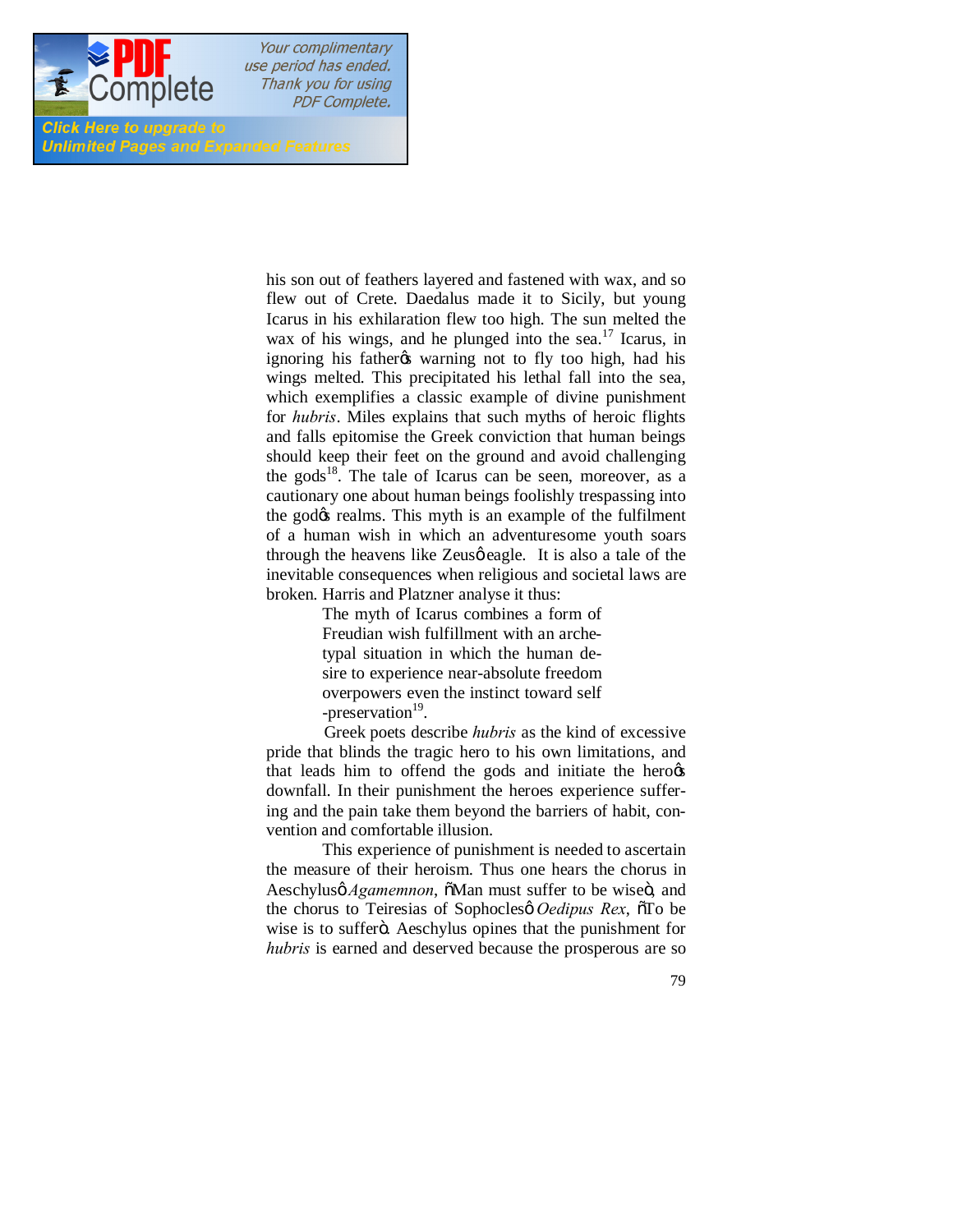easily led to commit wicked acts by their prosperity, success and pride:

> A man thought the gods deigned not to punish mortals who trampled down the delicacy of things inviolable. That man was wicked. The curse in great daring shines clear; it wrings atonement from those high hearts that drive to evil, from houses blossoming to pride and  $peri<sup>20</sup>$ .

It is this type of pride that stems from prosperity and success that Agamemnon exhibits in stepping upon the crimson carpet laid for him by Clytemnestra as he arrives from the Trojan War. To Grant,  $\tilde{o}$ Agamemnon is acutely aware of the danger when the grandiose carpet is laid for him to tread on: he knows the risk of destruction, yet he is infected and suc $cumbsö<sup>21</sup>$ . Agamemnon falls into this crime probably because of his success in prosecuting the Trojan War. He has succeeded in sacking Troy, in giving Helen back to her rightful husband, Menelaus, and he is back safely in his own palace with Cassandra among the booties of war. In *Aeschylus*, Agamemnongs arrival in his chariots reflects his conceited pride. Moreover he steps on the crimson tapestry, an honour meant for the gods only, and the kind of act associated with Persian tyrants - who were consequently destroyed by the Greeks. By so doing, Agamemnon has considered himself equal to the divine, and at least by intent, has manifested a kind of *hubris* for which he must be punished.

Sophoclesø Oedipus, in the well-known *Oedipus Rex*, is also considered guilty as he shows of *hubris* in over-confident, rash handling $\ddot{\sigma}^2$  of the situation and in his insistence on unravelling the mystery attached to the murder of King Laius. In Euripidesø *Hippolytus*, Aphrodite punishes Hippolytus for despising her as a deity and for preferring only Artemis. Aphrodite ts explanation in destroying Hip-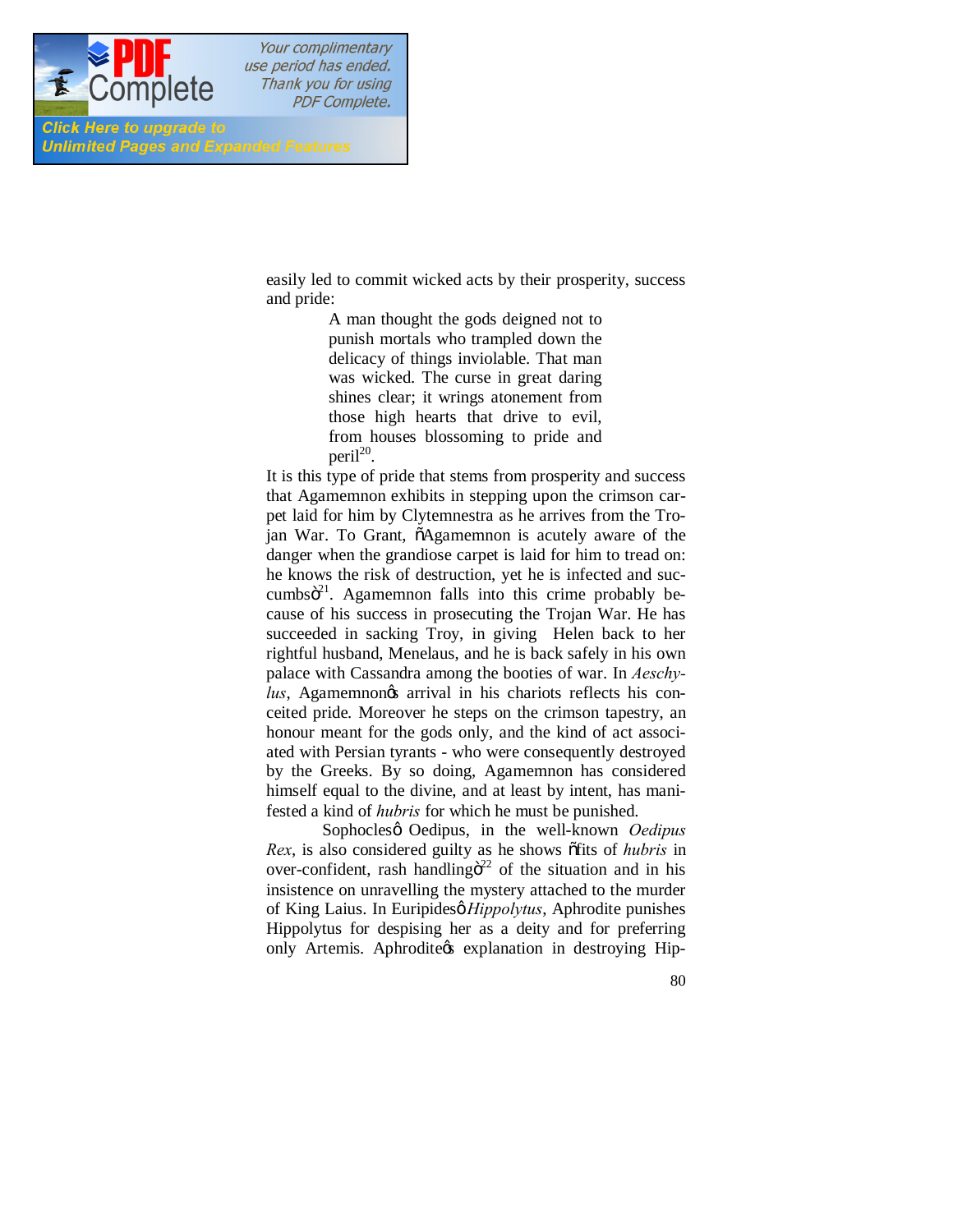polytus is not because of his devotion to Artemis but because  $\ddot{\text{o}}$  those whose pride is stiff-necked against me I lay by the heels $\ddot{o}^{23}$ . Hippolytus pays for his singleness and onesidedness in utterly denying Aphrodite. In this he is very similar to Glaucus in Greek mythology, who despised Aphroditegs powers and would not allow his mares to breed. Aphrodite caused his mares to bolt and throw him from his chariot during a race, after which they ate him. Hippolytus also recalls the suppliants of Aeschylus. To Aeschylus, the law of Zeus does not tolerate partial adherence and Euripides echoes here that there are laws of nature that demand obedience as well as laws of morality. In going against any of the laws, a person commits *hubris*. To Aeschylus the earlier poet, and to Euripides in this instance, both Aphrodite and Artemis are complementary forces that must be revered, and in Greek thought there would not have been any inconsistency in worshipping both a goddess who embodied sexual abstinence and one who embodied carnal desire. Denying either of them is definitely *hubris*.

Greek religion apparently does not offer any forgiveness for the sin of *hubris.* It is also a sin that cannot go unpunished: A sinful act or hubristic act, even when committed unconsciously taints and must be expiated. Revenge may not come at once, but it will come.<sup>24</sup> Many passages in ancient Greek literature also express the belief that *hubris* is a sin for which the gods must exact the price. One such passage is found in Euripides:

> The gods are Crafty: they lie in ambush A long step of time to hunt the unholy.<sup>25</sup>

Certainly the Greek gods are capricious. They are jealous for their rights and closely control men and events. But men still have room to manoeuvre, for example, Zeus warned that Aegisthus should not take Clytemnestra the wife of Agamenon. Yet, he went ahead and committed adultery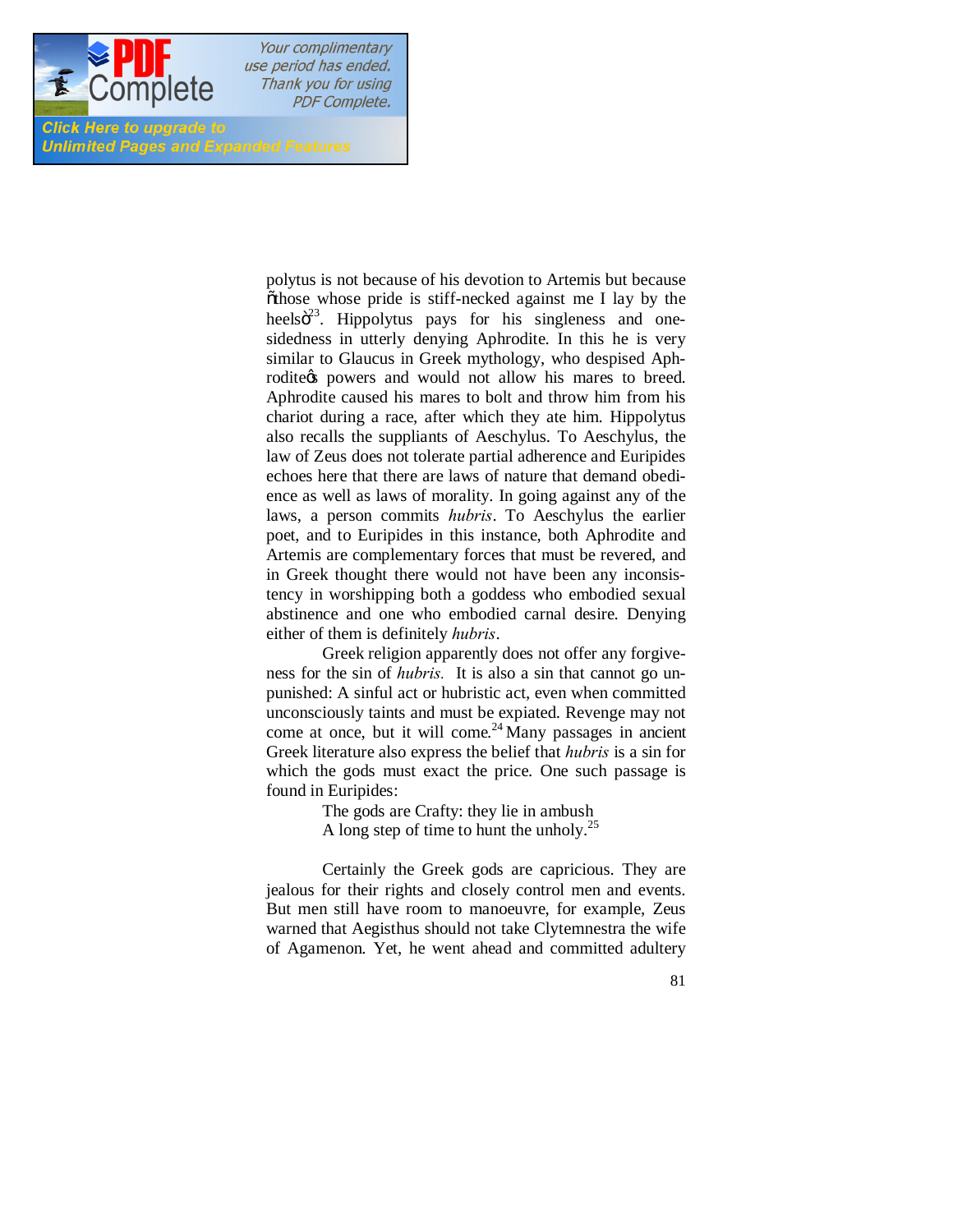with Clytemnestra and even collaborated with her in killing Agamemnon<sup>26</sup>. Both Aeschylus in the  $\delta$ Eumenides and Euripides in the  $\tilde{o}$ Hippolytus $\ddot{o}$  have demonstrated that man must make conscious efforts to revere the gods. And as Haemon says to Creon, man must apply the divine attributes such as reason, which the gods have bestowed on man to have a comprehensive attitude of reverence to the gods:

Father, the gods implanted reason in men,

the highest of all things that we call our  $own<sup>27</sup>$ .

However, an examination of the available Greek literature shows that the space given to man by the gods to decide one way or another is a very limited one. Aeschylus presents the gods as putting the opportunity to sin before men, <sup>28</sup> and if they give way and commit the first  $\sin^{29}$  they are helped to their ruin<sup>30.</sup> It is also possible that the similarity of the gods $\phi$ appearance to that of mortals confused the ancient Greeks who failed to realize that the resemblance between god and mortal was superficial and the difference in power and intelligence insuperable $31$ .

 Greek literature also reveals the reason why the gods do not forgive *hubris.* Calypso describes the gods as being jealous of prosperous men. <sup>32</sup> Aeschylus also expresses this  $\frac{1}{2}$  dea as an ancient and venerable doctrine<sup>33</sup>. In Herodotus, Solon, who was celebrated for his wisdom, tells Croesus, king of Lydia, that the gods are envious of human happiness  $34$ . Grant, commenting on the idea of jealousy of the gods or divine envy, offers this analysis:

> But it was amid the politico-religious anxieties of the post-Homeric age, with its deepening sense of human helplessness, that the jealousy of the gods (later denied by Plato) had become an ever-present oppressive threat. Pindar $\alpha$  ethical system is founded upon it, and the gods of Herodotus are often jealous and disagreeable i Among these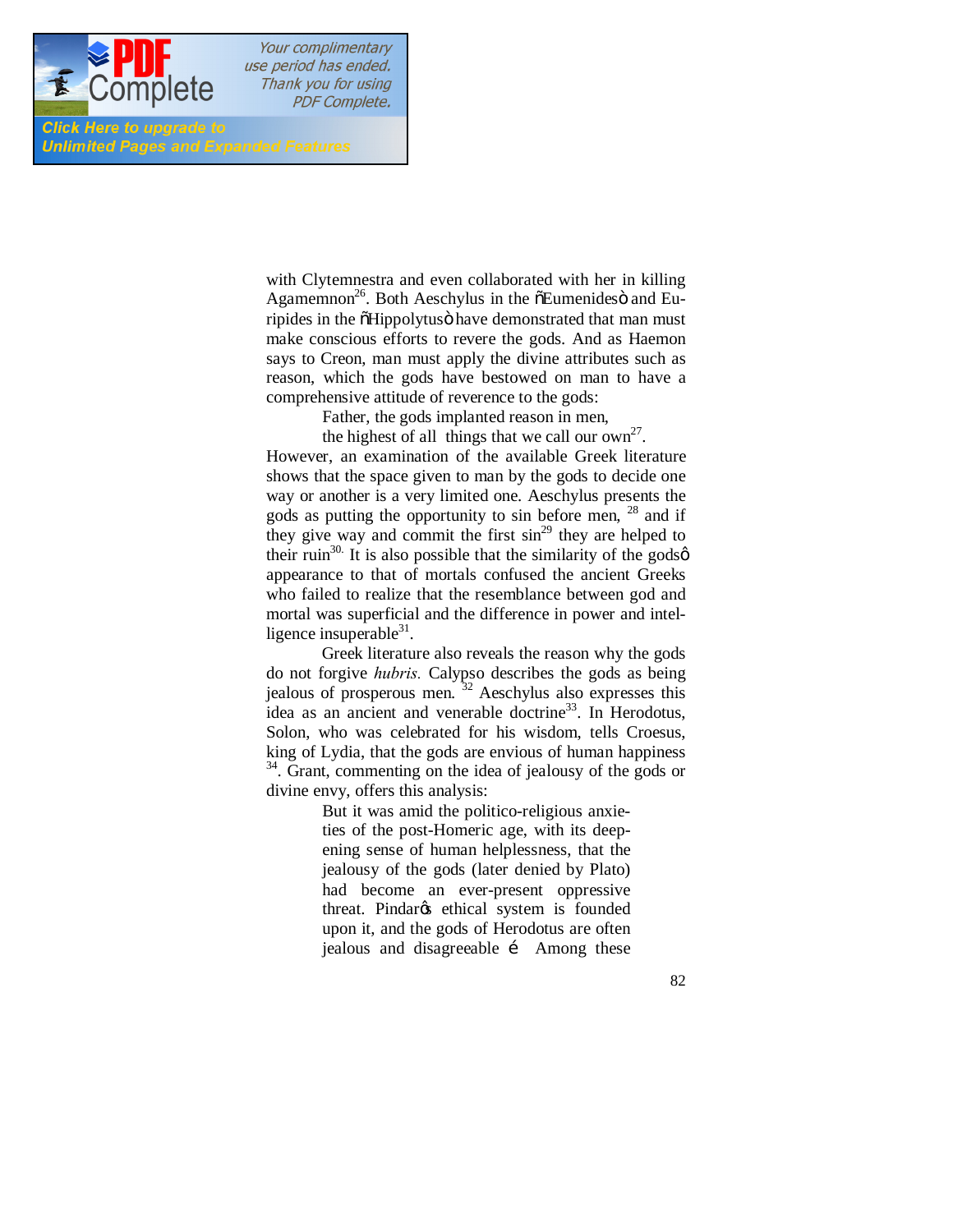profound mistrusts, creating so great a gulf between gods and men, the heroic selfassertive virtues sometimes seemed hazardous and leading to *hubris.*<sup>35</sup>

Another way of understanding Greek religion in respect to *hubris* and punishment is through an examination of the Greek concept of justice and punishment. The ancient Greeks believed in the principles of divine justice and punishment as instruments of Zeus. Zeus & justice is called *dike,* which is regarded as the order of the universe. And Zeusø justice can be dispensed on his behalf by other subordinate gods as well as men, for Zeus is believed to be other one who is willing and unwilling. $\ddot{\sigma}^{36}$  The conflict presented in Aeschylusø Eumenides clearly demonstrates this paradoxical aspect of Zeus. In this last play of the *Oresteia*, the conflict arises out of the necessity to maintain *dike* (Justice) which the Erinyes execute on behalf of Zeus and the need to find a balance so that the very foundations of social order is not challenged with impunity.

The conflict is between Apollo, who has instructed Orestes to kill his mother, Clytemnestra, in order to avenge the murder of his own father (i.e. Orestesø father, Agamemnon) whom Clytemnestra has killed, and the Erinyes, who are bent on punishing Orestes for his mother  $\alpha$  murder.

The bitter conflict is referred to Athena who in turn refers it to a jury of eleven of the wisest Athenians and herself. One would expect that the verdict would be overwhelmingly in favour of Apollo who emphasises that all the responses he has given to men, including the command he gave to Orestes, have come from Zeus,  $37$  but surprisingly the votes are equally shared between Apollo and the Erinyes.

The conflict is only resolved when Athena is able to find the balance in placating the Furies. Athena also claims that she speaks for Zeus from whom her wisdom comes and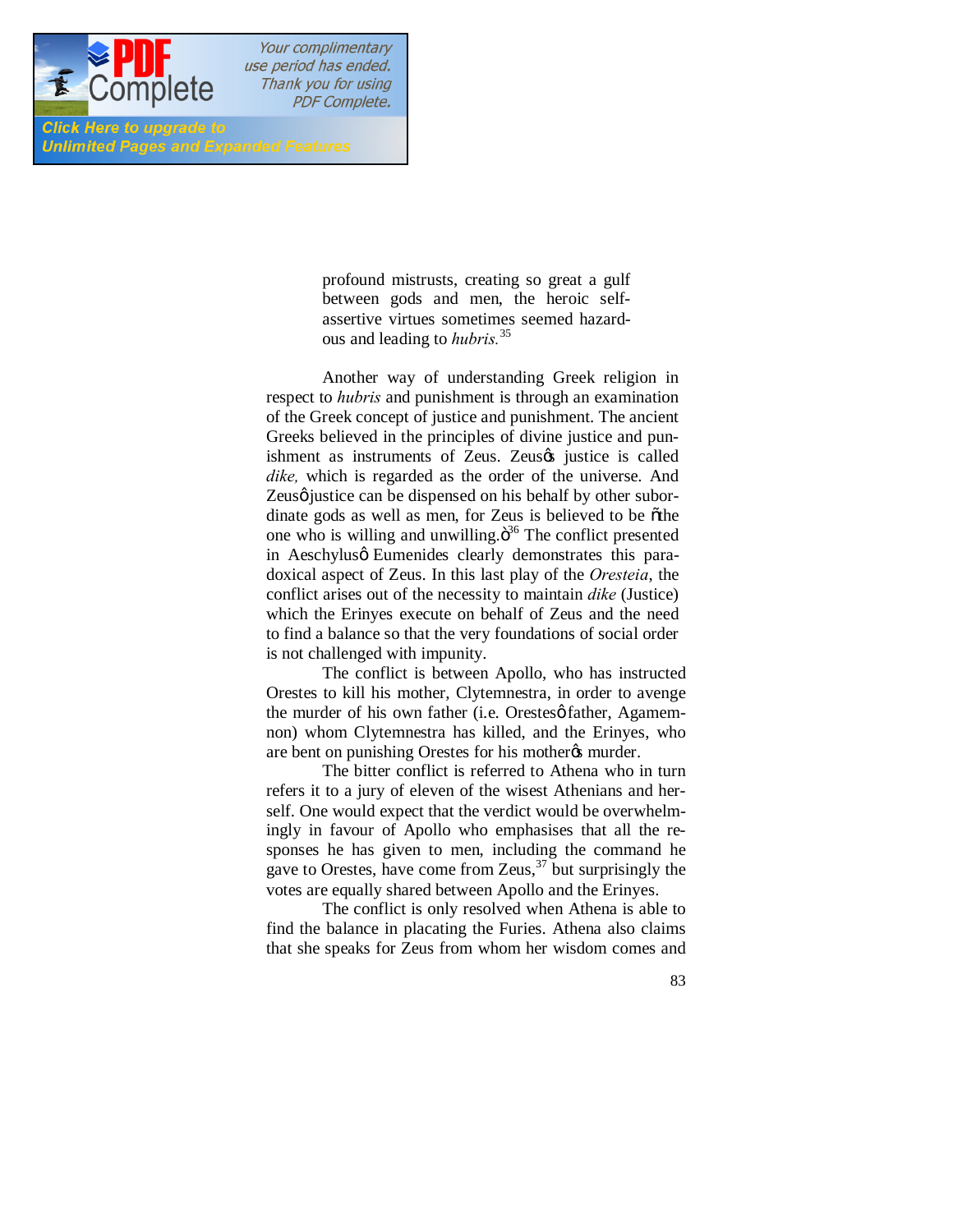ascribes the victory in placating the Erinyes to Zeus. Athena agrees with the Erinyesø plea that fear of the certain punishment which they bring upon the guilty ones must not be removed although she does not approve of the method used by the Erinyes.<sup>38</sup> In the acquittal of Orestes and the placation of the Erinyes therefore, wrath, as a means of *dike*, gives place to reason:

> Zeus has moved forward from violence and confusion, in which the Erinyes were his unquestioning agents, to arbitrary interference, which angered the Erinyes, and from that to reason and mercy, which angers them still more iIt is in this final conciliation that Zeus becomes truly *Teleios*. It remains for men to revere and dread his agents and allies, not now the black-robed Erinyes but the red-robed Eumenides<sup>39</sup>

Zeusø or divine justice and punishment can be provoked in many different ways and manners, one of which is boasting and arrogance (*hubris).* Others include committing any form of murder, lying to the gods, competing with the gods in any way, and so on. Jones explains the belief of the Greeks in divine justice and punishment as a result of:

> The deepened awareness of human insecurity and helplessness (*amaechania)*  which has its religious correlate in the feeling of divine hostility - not in the sense that deity is thought of as evil, but in the sense that an over mastering power and wisdom forever hold man down, keeping him from rising above his station  $30$

He further interprets the Greek concept of justice and punishment in terms of divine *phthonos* (hostility), which he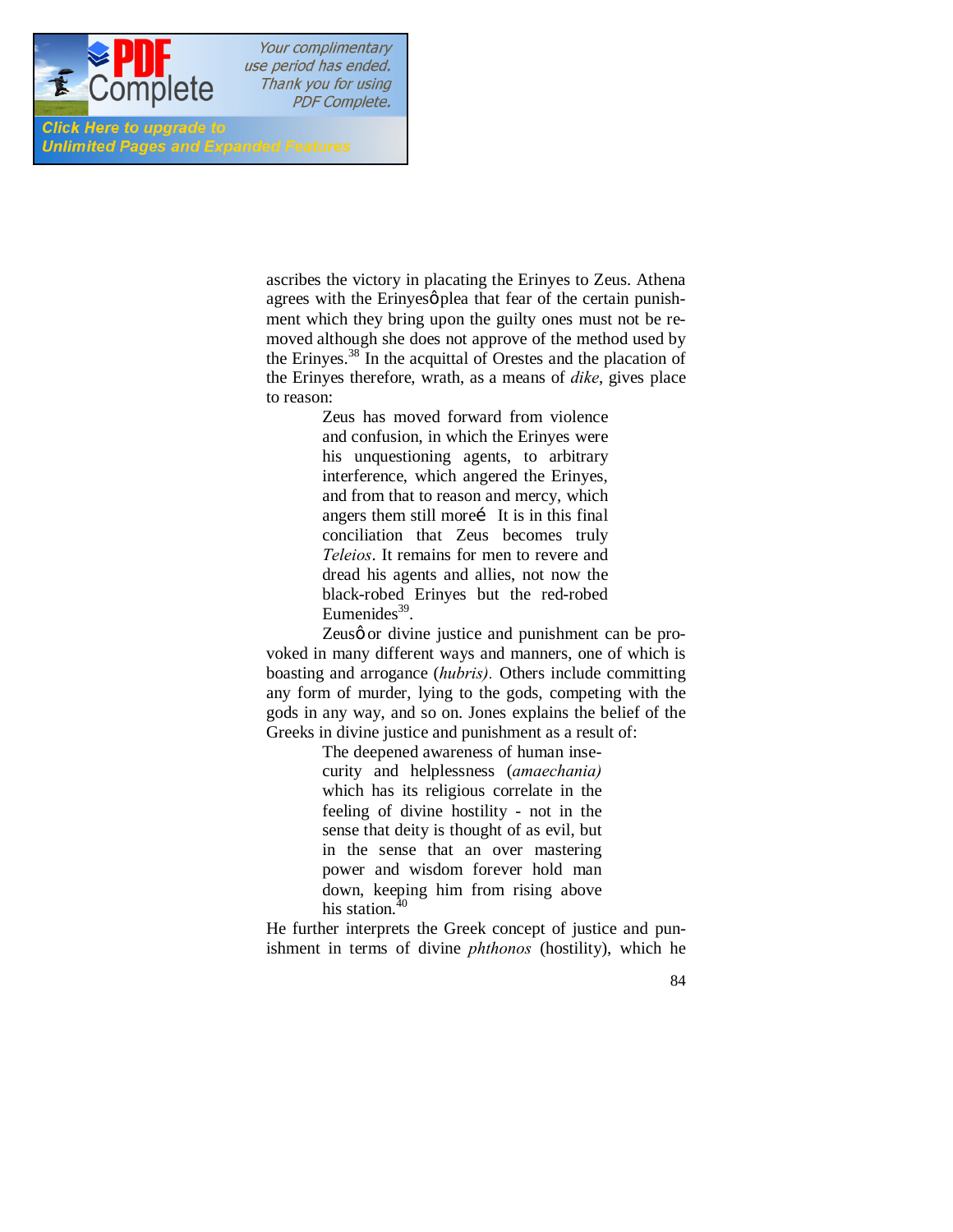equates with the belief that too much of any success incurs a supernatural danger, especially if one brags about it. This is a notion which he says õappears in many different cultures and has deep roots in human nature $\ddot{\mathrm{o}}^{41}$ . This idea of divine *phthonos* is not expressed in the *lliad* but is apparent in the *Odyssey*, and it became õan oppressive menace, a source or expression of religious anxietyö, in late Archaic or early Classical Greece<sup>4</sup>.

Another way of viewing the justice of Greek religion, which can give us a better understanding of it, is to recognise that the Greek gods were mainly concerned with human injustice especially when the mortals impinged upon their dignity as divine beings because in Greek notion the divinities existed primarily not to please or serve humanity, and they intervene in human affairs in order to defend their own interest. The concept of *hubris* and punishment portrays man as having only a helpless place in the order of the universe, and if he claims more than the gods have allotted him, then divine justice requires that he be punished. The gods do not punish men so long as men keep within their proper bounds. However, the flippancy of some hubristic acts, which attract punishment portray the gods as petty and mean and the human element as being without a choice.

## **SIN AND PUNISHMENT IN YOURBA WORLD-VIEW**

Comparing religious concepts such as  $\ddot{\text{o}}\text{sin}\ddot{\text{o}}$  from one culture to another might be regarded as a delicate matter. But it is interesting to look at the Greek idea of *hubris* from another culture *g* perspective. To the Yoruba, the concept of sin is embedded in the word *ese.* The typical rendering of *e*̀*se*̀ as  $\ddot{\text{o}}\sin\theta$  in the English language is not adequate because the word is all-encompassing and can be used to denote a wide range of acts, from misdemeanours, to taboos (*eewo*̀), to fundamental transgressions such as theft and murder. The concept of sin as defined through its being an integral part of the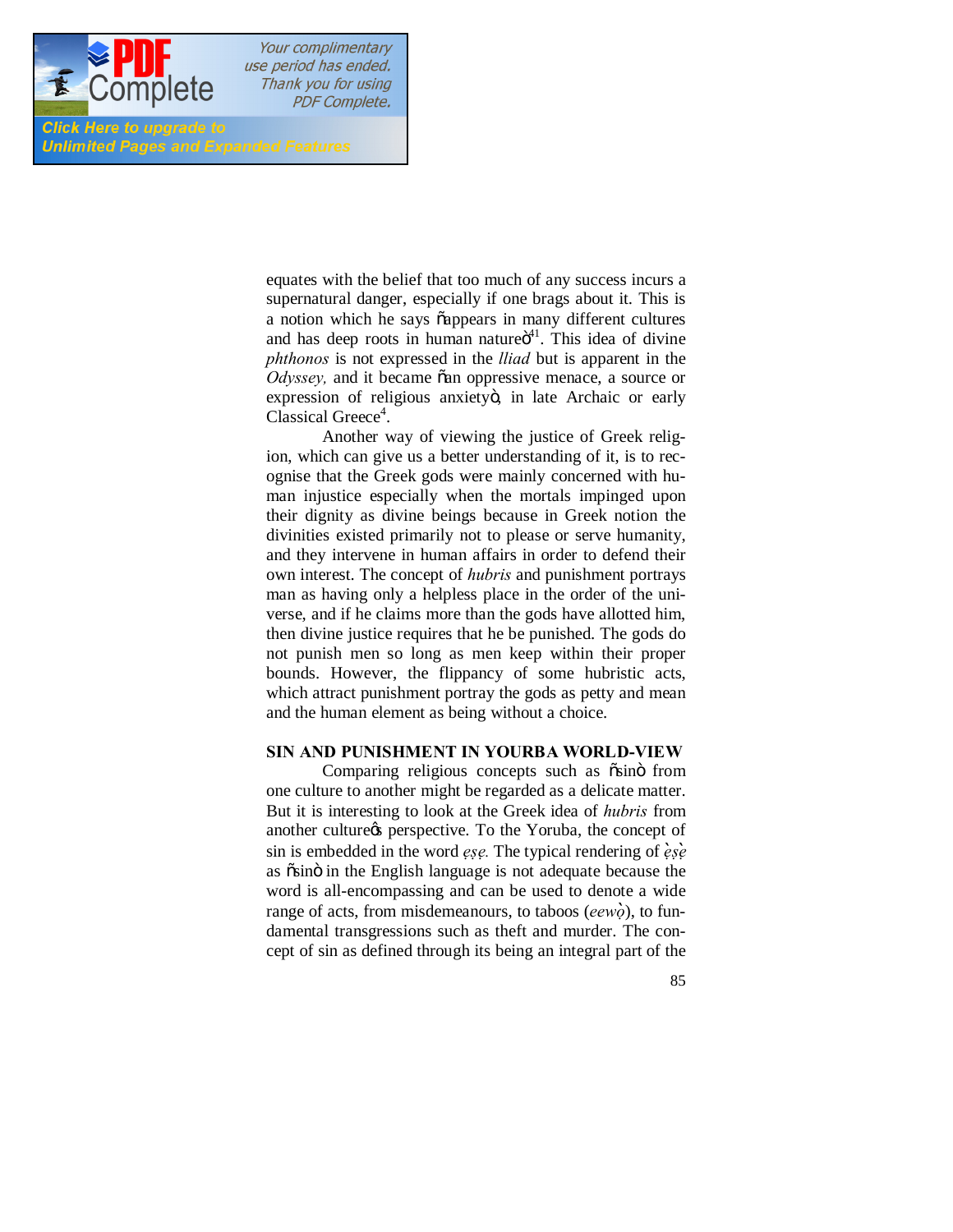totality of Yoruba life has corporate, sociological, moral and religious dimensions.

Ese could mean an offence to a person on a personal and social level. On the moral level, the term *e*̀*se*̀ can still be applicable to disobedience to the divinities, taboo, sacrilege and apostasy. Idowu points out that the Yoruba word *e*̀*se*̀, with its cognate verb se have been used for both  $\ddot{\text{o}}\text{sin}\ddot{\text{o}}$  and  $\arccos \frac{1}{3}$ 

Idowu and other scholars<sup>44</sup> have discussed the aptness of translating the word *e*̀*se*̀ as sin in English and are in agreement that the translation is encompassing as other Yoruba words such as *esi* (an accidental error, an unpremeditated mistake), *asi se* (a mistaken deed) *a ito*, (that which is not straight forward) *a iiye* (that which is not begetting) *eewo* and  $\delta$ *hun* (used in technical sense to denote moral and ethical wrong in its extremity) can be seen as different levels of *e*̀*se*̀*.* Jemiriye summarises the concept of *e*̀*se*̀ as follows:

> To the Yoruba, *e*̀*se*̀, spells sorrow, pain, evil, ruin, decay, unpleasant mood, and sometimes death. *Ese* is negation of the normal festive life of the Yoruba. The Yoruba are noted for dance, smile, play, drink and merry-making. Thus *e*̀*se*̀ can be defined as negation of the normal Yoruba life in many ways that the people are noted for i it is very difficult to translate *e*̀*se*̀ as a word into English. *Ese* is a concept and not just a word. While sin is the nearest equivalent, it is definitely not a culturally comprehensive equivalent.<sup>45</sup>

The origin of sin in Yoruba thought cannot be tied down to a particular story or location. However, an analysis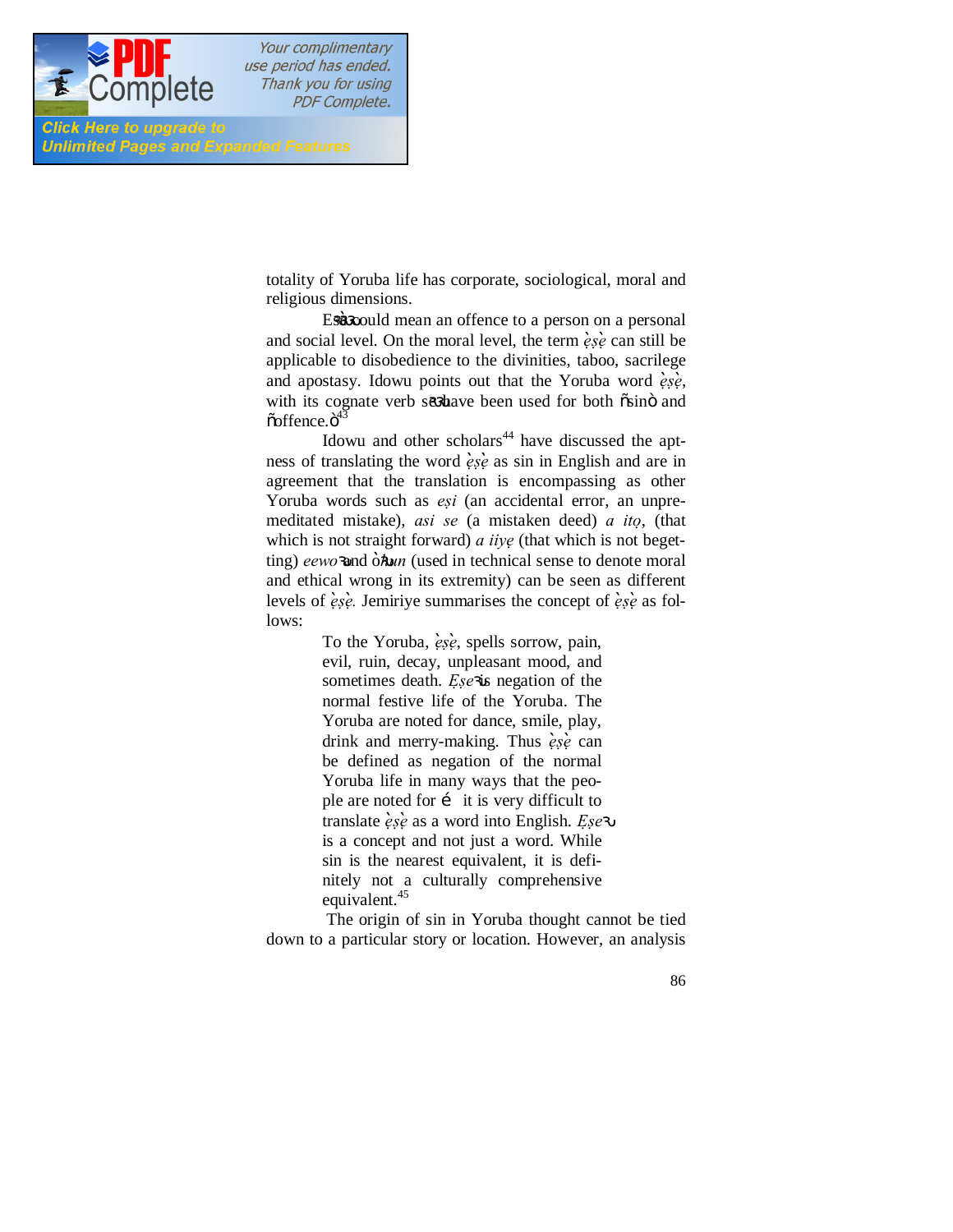of oral tradition and some stories in the Ifa corpus relate sin to Olodumare (the Almighty God) who allowed sin to manifest as a contextual sanction and moderator of life for the Yoruba. These stories do not hold Olodumare responsible for the origination of sin. Rather it is the creation of freedom and choice for the creatures, including man, which has given room for sin as a rational choice. And as a regulatory control or reward mechanism against sin, law came into being.

Oral tradition is the principal source for stories about the origin of *ese*̀. The first one to be considered here denotes a world that is very similar to that of the Golden Age of Hesiod. This story of peace to struggle for power and supremacy among deities goes thus:

> Once upon a time, all the deities were in heaven with the Supreme Being, Olodumare. They all lived in peace and harmony. There was no *e*̀*se*̀. Then at the right time all the deities were sent to go and live on earth. Òrunmila and all the deities arrived at Ile-Ife. All the deities were at peace and Ile-Ife was a paradise on earth. The state of peace continued until a fight for supremacy broke out among the deities. The struggle for power and supremacy among the deities destroyed the peace on earth and since then *e*̀*se*̀ has been many and disorders have become great on the earth<sup>46</sup>.

Here, it is clear that the struggle for power itself is not *e*̀*se*̀, but it resulted in the phenomenon known as *e*̀*se*̀.

Other stories relate the origin of *e*̀*se*̀ to human beings. One is about how the last mortal child of Òrunmila in the person of Olowo was rude to and disobeyed Orunmila, O runmila in anger left the earth and returned to heaven. The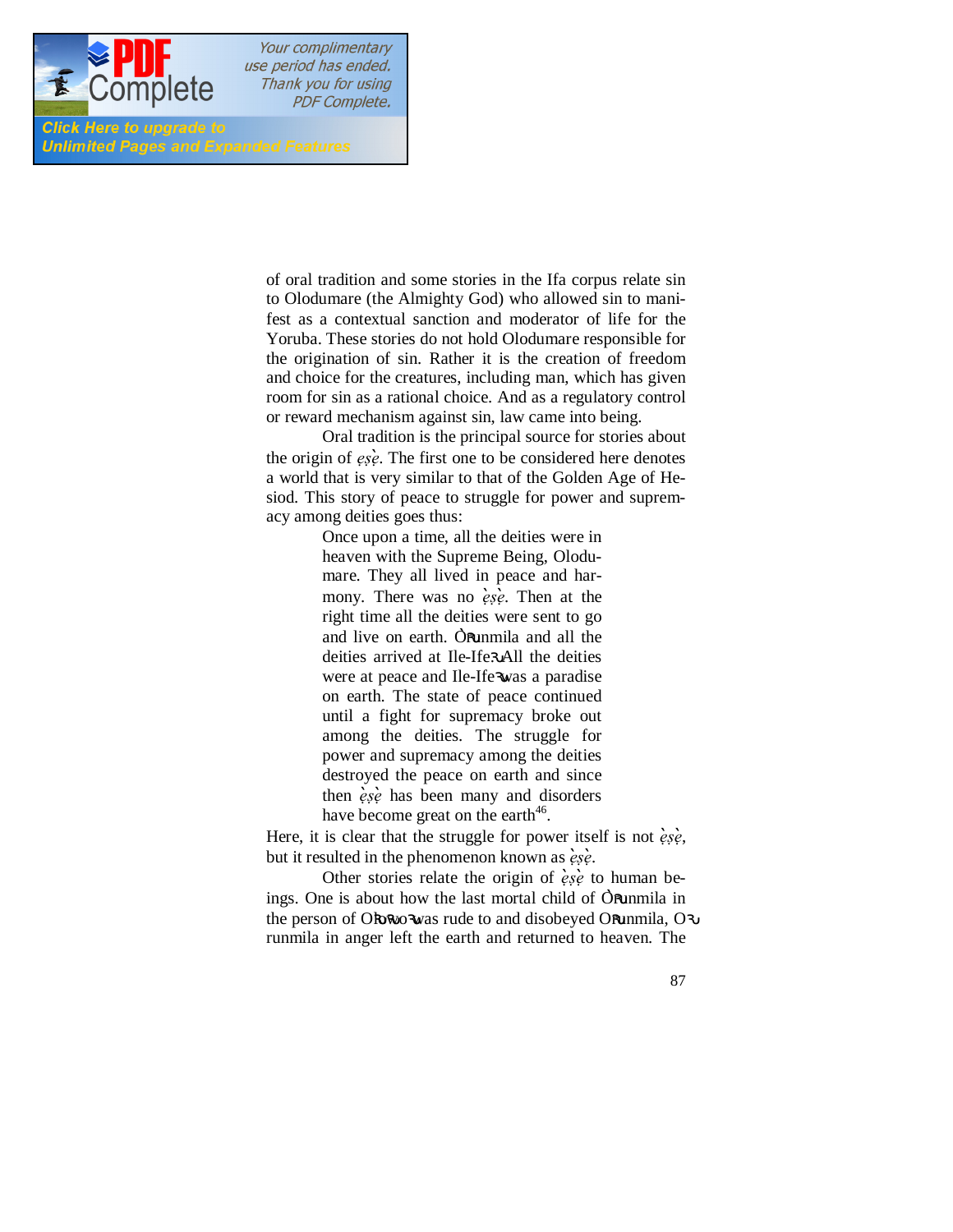story informs that wherever Orunmila is or whenever his injunctions are obeyed, there is peace and bliss and presents the origin of sin as a result of disrespect, disobedience and arrogance of children to parents and dishonour or arrogance of man to god.

Some other stories make females responsible for *e*̀*se*̀ in the world. One of these is as follows:

When Olodumare wanted to create the earth, Olodumare created people. Olodumare then asked Orunmila to take charge over the created earth. Then Olodumare created Àje (a powerful witch-like creature). Aje told Orunmila that she will be killing the people for food. Then Orunmila went to Olodumare to complain about Àjé. Olodumare then gave Orunmila the seeds of one tree called *igi – yereke*. Then Orunmila returned to earth from Olodumare along with Aje. The surprise is that after this, Orunmila married Àjé. Òrunmila then planted the seeds of *igi yereke* at the back of the house. One day, Aje told O runmila that they should list their dongts. Orunmila said, I do not eat *eku* (a type of rabbit), I do not eat *eja* (fish), I do not eat *adiye didu* (black fowl or black hen), and I do not eat black robust goat. The wife, Aje listened and said nothing. Then one day Orunmila travelled. Aje then took *eku* (rabbit) and cooked it for Orunmila. Orunmila returned, and ate the food, although he knew that it was one of the dongts that was prepared for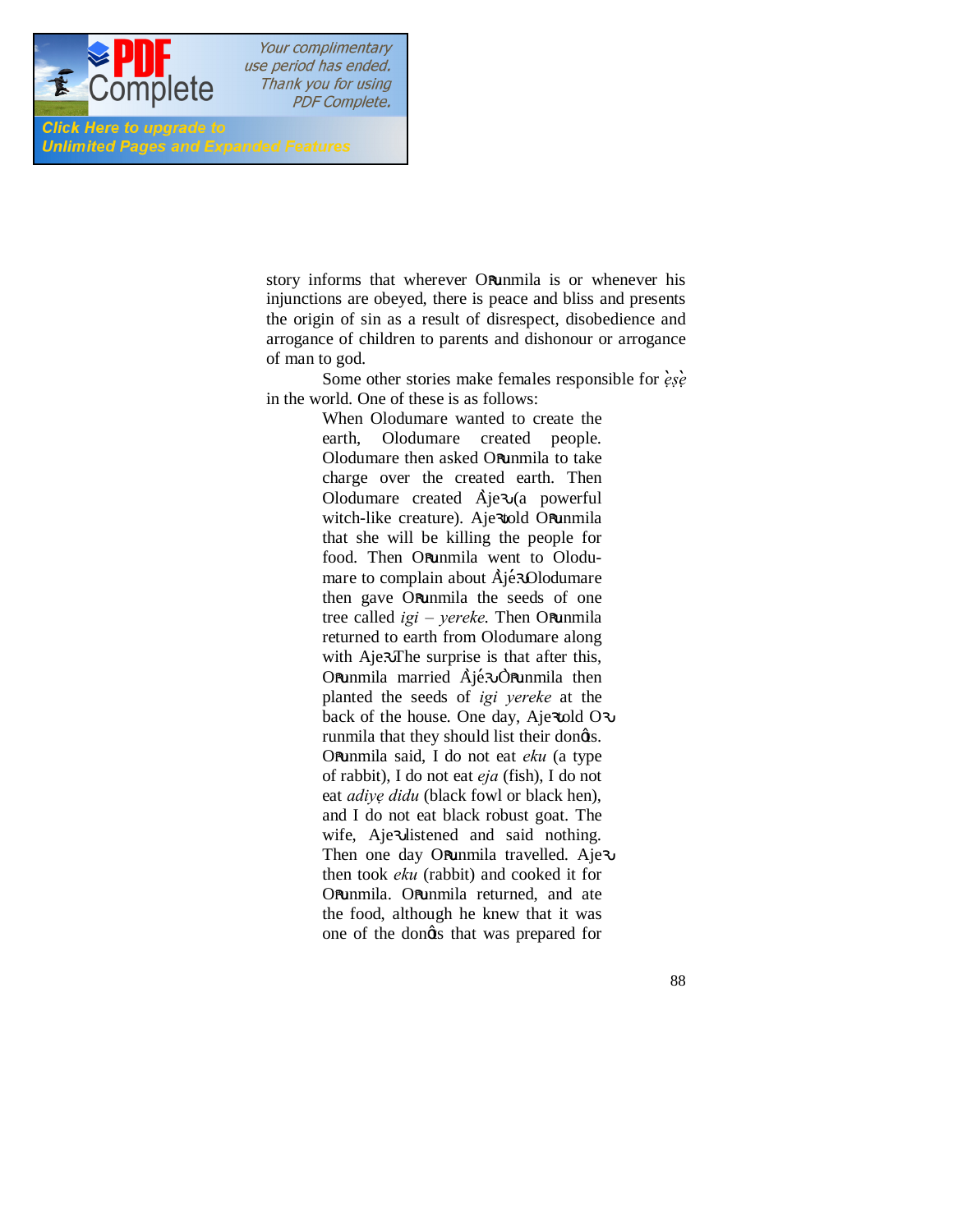him. At another occasion, Orunmila travelled. Again Aje cooked *eja* (fish) for Orunmila. When he came back he ate the food. In the same pattern, Aje cooked all the dongts of Orunmila for him. It was the thought of Aje that the skin and outer look of Orunmila will be spoilt since he disobeys the dongts. But surprisingly Orunmila was looking better and more handsome after taking the dongs.

After a while, Orunmila called Aje and said, õnow your turnö. So when Aje went out, Orunmila took the seeds of the tree that he had planted at the backyard (*igi yereke*) and powdered it. Then he mixed the powder with a drink 6 palm wine, *e mu*. When Aje returned, Orunmila said,  $\delta$ You cooked all the dongts in order to destroy me. Now I have given you your own dongt. Ö Aje asked, õ Will I now die? Ö Orunmila answered sarcastically,  $\tilde{0}$ course noo. Since then the world has known that the listed dongts by Orunmila were the special delicacies of Orunmila. So people now give Orunmila, fish, rabbit, hen and goat. Now, the start of wickedness by Aje in killing innocent people and the attempt by Aje to kill or destroy Orunmila is the origin of Ese. 47

This story shows that *e*<sup>se</sup> originated from Aje $\alpha$  conscious choice to do evil by killing people and giving the supposedly wrong food to Orunmila. The stories in Yoruba oral tradition about the origin of *e*̀*se*̀ posit male, female and divin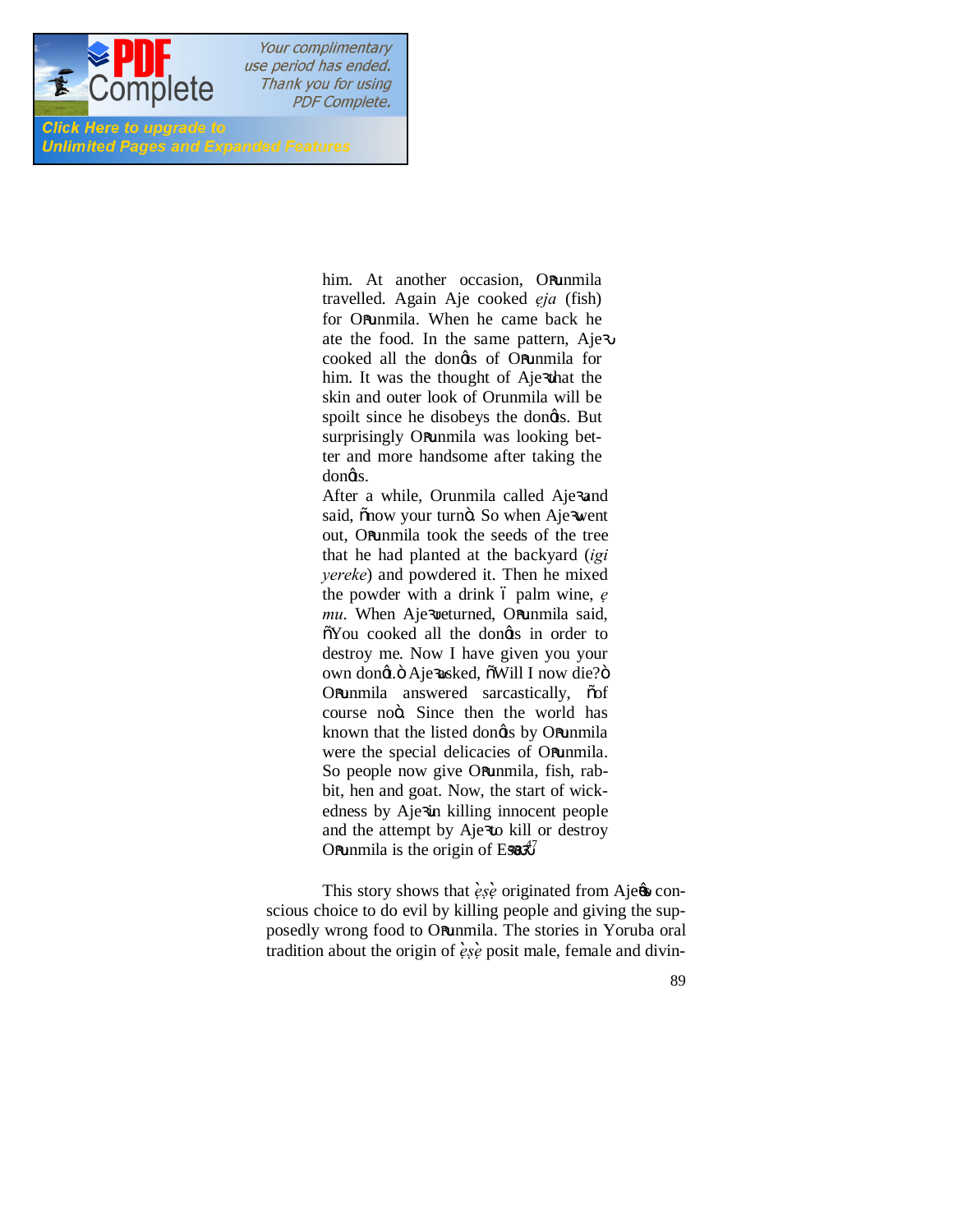ity (not Olodumare the Supreme Being) as instruments of the break down of mutual trust leading to sin on earth.

The Yoruba do not have the notion of a specific sin against the gods as denoted by the Greek *hubris*, because any breach or failure to adhere to sanctions is sin. Again, they do not have õa rigid distinction between an offence committed against a person or society and one committed against Deity or divinities and spirits $\ddot{o}^{48}$ . Sin is, therefore, doing that which is contrary to the will and directions of Deity. It includes any immoral behaviours, ritual mistakes, any offences against God or man, breach of covenant, breaking of taboos and doing anything regarded as abominable and polluting<sup>49</sup>.

Another difference that can be seen in the operation of *hubris* and sin between the Greek and the Yoruba is that the former has the notion that even thoughts of pride or boasting can be considered as unforgivable acts. More often than not, thoughts do not constitute a sin with the latter; the sin is in the act. It is common, however, as a point of caution, among the Yoruba, to warn someone against evil people, who out of hatred may harm the boastful person. Also warnings against a haughty heart are often given in Yoruba moral maxims because pride may lead to the commission of action(s) tantamount to sin and eventual destruction.

The utterly cruel and merciless punishment attached to the boasting aspect of *hubris*  $\hat{o}$  such as that of Apollo and Diana killing the twelve children of Niobe because of a boast that these twelve were better looking than the pair of Apollo and Diana  $\hat{o}$  cannot be conceived by the Yoruba mind. One reason may be because representation of the gods in human forms, shapes and beauty is not as integral an aspect of Yoruba traditional religion as it was of ancient Greek religion. Another reason might be that the Yoruba traditionally do not place much importance on external beauty and good looks as did the ancient Greeks. To the Yoruba, the internal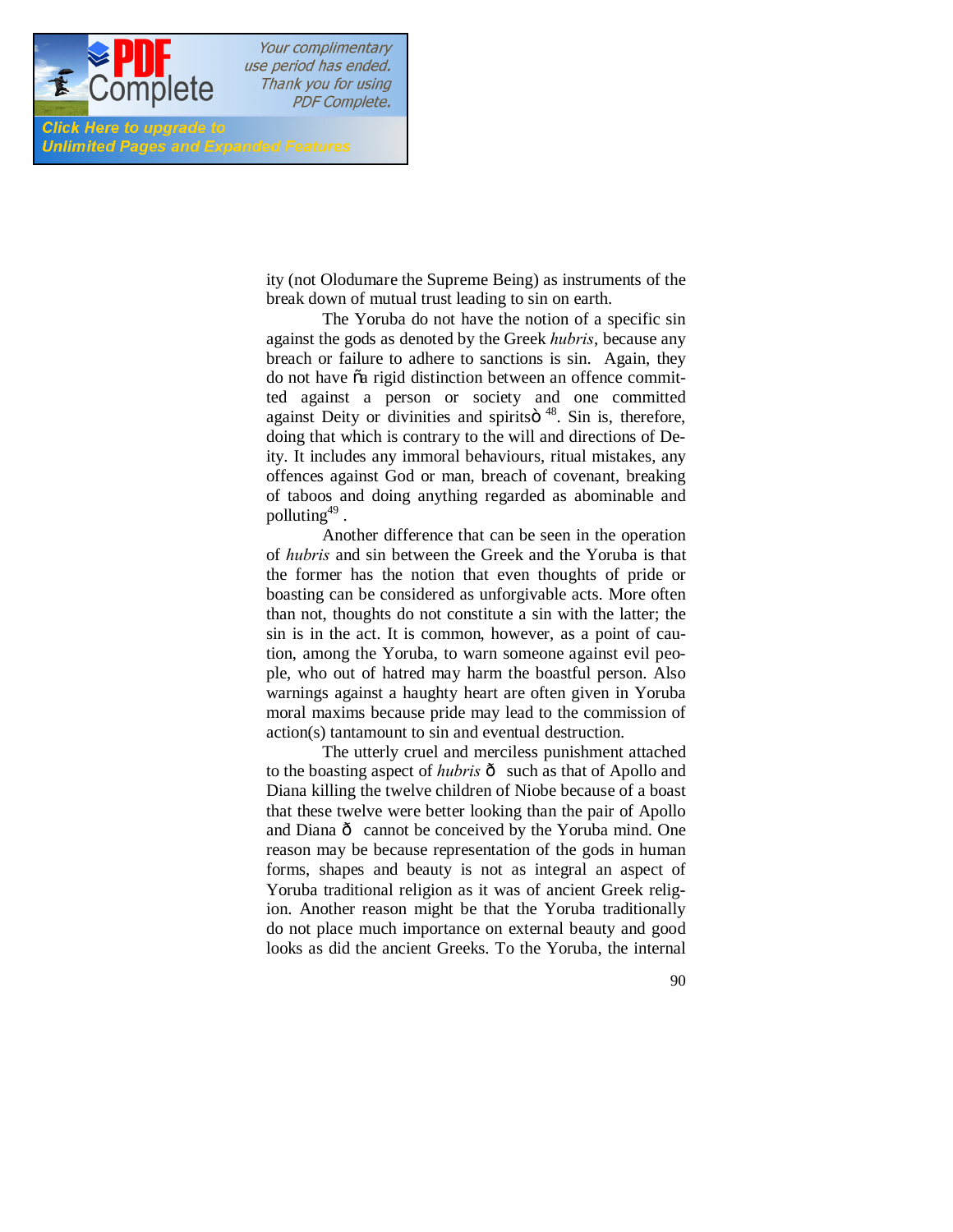gift expressed by the term *iwa* (good behaviour) is of a higher importance than *ewa* (physical beauty). Moreover, children are such a prized possession that punishing a parent in such a manner is too painful. The Yoruba believe that sin should be punished, just as did the ancient Greeks in regard of *hurbis*. However, in Yoruba thought, sin can have a variety of consequences depending on the gravity of the sin. These can include fines, illness, and expulsion from community, poverty or even death.

As Zeus is the enforcer of justice in Greek religion, so also Olodumare, the supreme all-encompassing God is the absolute force in the punishment of any sin in Yoruba religion. However, a main difference in the performance of this function lies in the fact that in the Greek system of belief, *hubris* cannot be forgiven and the punishment for any act of *hubris* must be exacted, while for the Yoruba, punishment for sin can be appeased by sacrifice. Thus, in the latter system, unlike in the Greek, the divinities who are regarded as intermediaries between man and Olodumare, serve as vehicles for moral instruction. They function in giving directives that lead to forgiveness, which means, in this scenario, a kind of  $\delta$ paying back $\ddot{o}$ . So the sacrifices are expiatory, restitutionary (for making amends) and propitiatory (to remove sin). The first types may include a full public confession of the sin and restoration of items while the propitiatory act is usually towards the gods<sup>50</sup>.

As a final effort in this paper, it is pertinent to take another look at the operation of *hubris* in ancient Greek society. This has been analysed severally. One such view is that it is a:

 Reflection of the tensions, perplexities, Disappointments and fears that plagued ancient Greek society. It is a code of conduct that is uncompromising. In its unflinching insistent of the inevitability of human suffering and ultimate loss. 51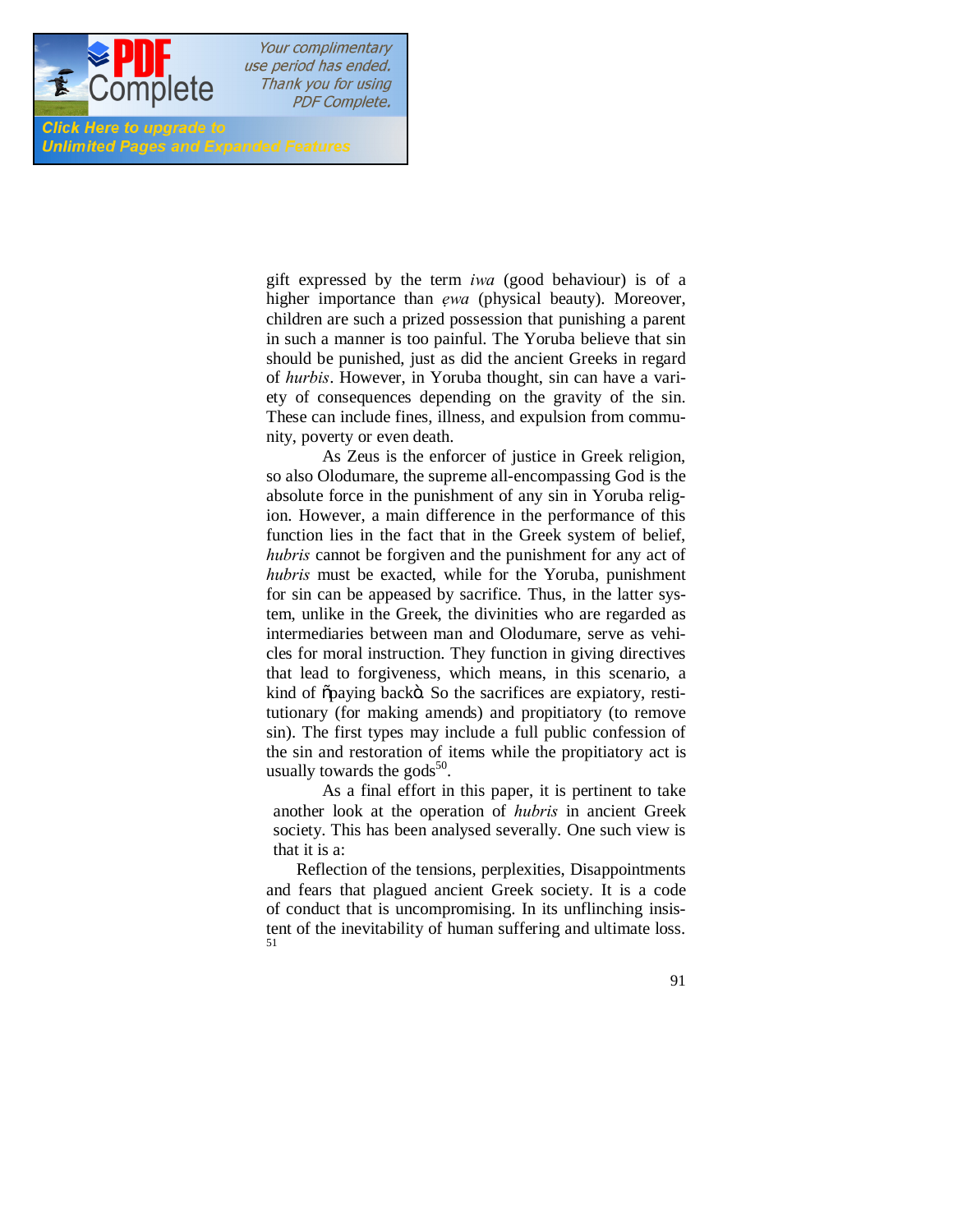An examination of these various interpretations of the operation of *hubris* in ancient Greek thought reflects that the universe postulated in Greek myth is one in which human beings are permanently prevented from the divine enjoyment of everlasting life, while the gods possess all the qualities that the Greeks desired. These qualities include eternal youth, unblemished good looks, honour, reputation, irresistible power and the uninhibited assertion of individual selfhood.

Therefore, the ancient Greeks, terrorized by the invincibility of the gods, displayed an ambivalent attitude towards human existence. The sense of always being a victim must have greatly impacted their understanding of the physical, moral and psychological aspects of human life. Thus in the face of the pervasive fatalism the ancient Greeks kept raising questions about the moral order.

Poets, especially Euripides (480-406B.C.), one of the three great Attic tragedians, did not accept the traditional views of religion and morality; rather, they were continually questioning in his plays. Although he invoked the gods in the songs of his choruses, his characters *o* utterances relating to the gods were frequently very critical. He chose his subjects generally from mythology, yet he was deeply interested in humanity and his themes primarily concern manos suffering and conflict. In his plays 6 "Andromache<sub>"</sub> and "olon" the actions of Apollo, the god of music and medicine, are depicted as somehow short of expectation and Euripides frown at them. The  $\delta$ Ion $\ddot{o}$  is full of obvious criticism of the gods:

> But I must admonish Phoebus. What ails him? He ravishes girls and betrays them! Begets children by stealth and callously leaves them to die! i When men are wicked, the gods punish them. How then can it be just for you yourselves to flout the laws you have laid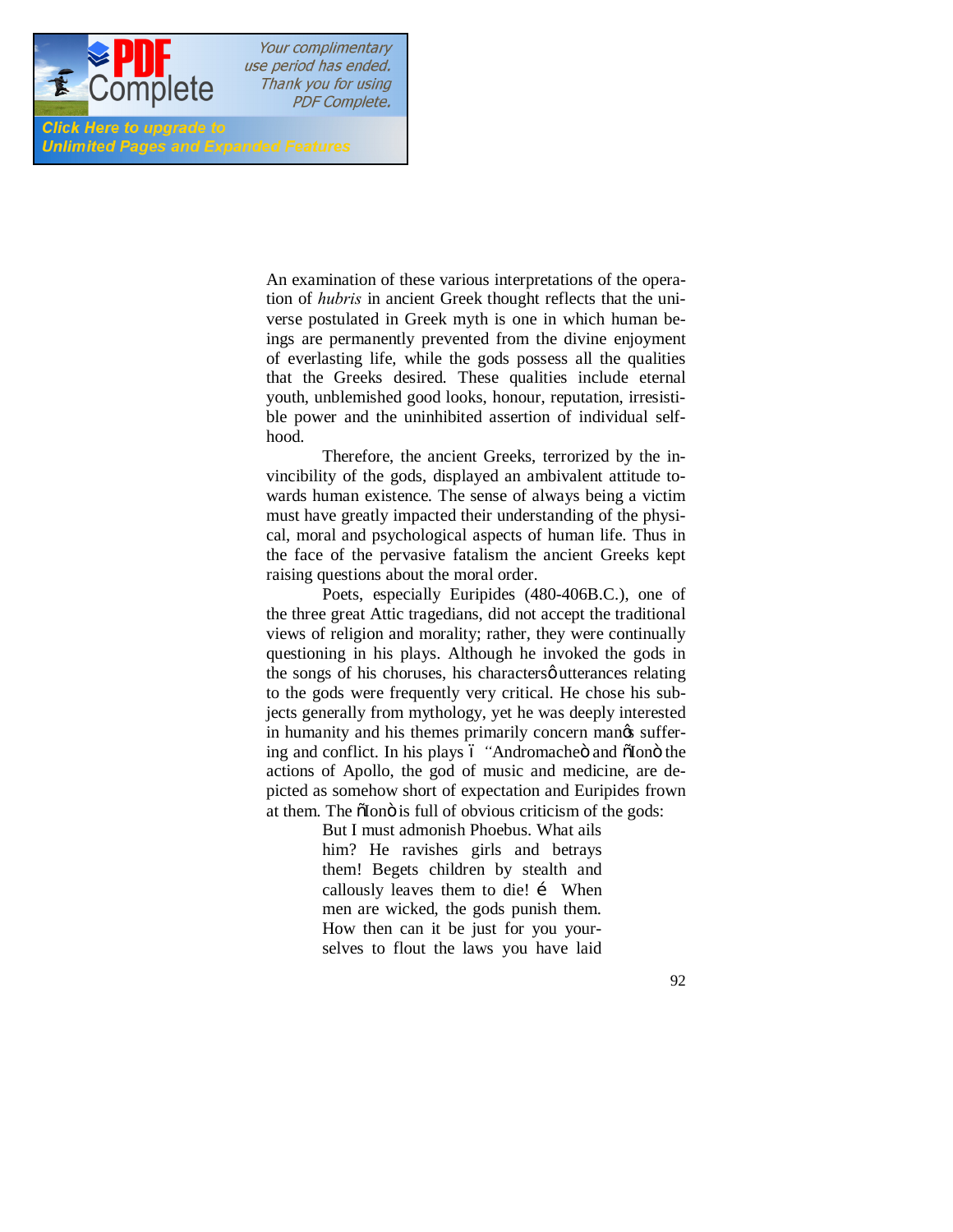down for men? If the day ever comes  $\acute{o}$ of course the supposition is absurd – when you have to make amends to men for your rapings and whorings, you and Poseidon, and Zeus the king of Heaven, you will bankrupt your temples to pay for your sins. You follow your whims without a second thought; that is wicked. One can no longer blame men for imitating the splendid conduct of the gods; blame those who set us the example.<sup>52</sup>

In his *Madness of Heracles*, the madness is brought upon Heracles by the goddess Hera, who is depicted in the play as quite unreasonable. And when Hera, out of petty jealousy, cruelly destroys Heracles, the question is asked:  $-$ To such a god, who would pray?"<sup>53</sup>. In the olono, as already cited, Ion threatens that if the gods do not mend their ways, they will find their temples empty.

It is not surprising, therefore, that Euripidesø modification of legends to suit his purpose and his radical views too advanced for his day made him unpopular in his life time and he was a constant object of attack by comic poets. In Aristophanesø öThesmophoriazusea, ö a character who sells appurtenances of sacrifice charges that Euripides oplays have spoilt her livelihood by casting doubts on religion.

Burkert points out that even in the face of such criticism as those of Euripides and Xenophanes<sup>54</sup>, the worship of the Greek gods continued for several centuries after:

> And yet the most important Greek temples and the most sublime statues of the gods were created generations after Xenophanes. People did continue to pray to these gods. Greek religion was practiced for 800 years after Xenophanes and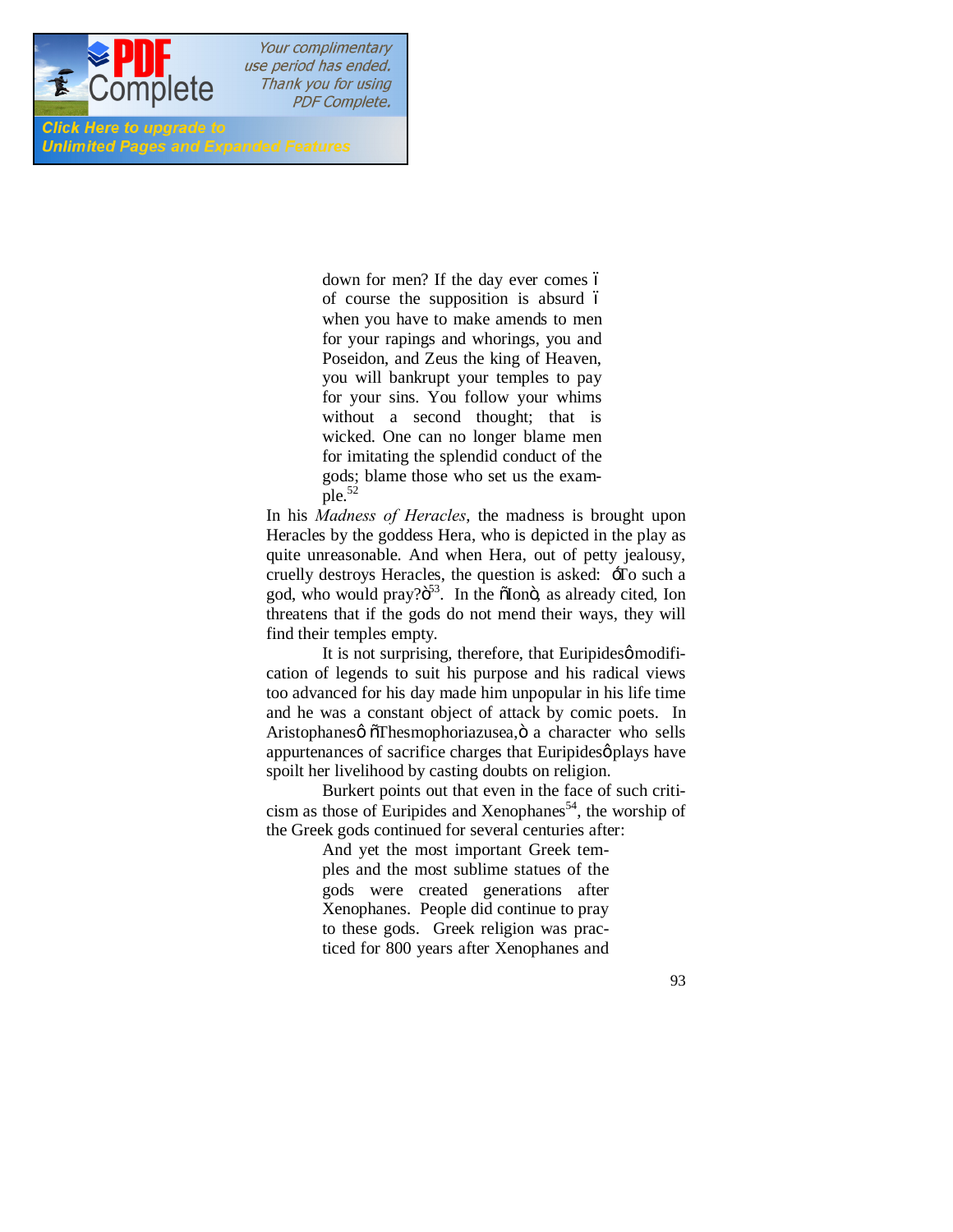disappeared only at the end of the ancient world under massive state pressure.<sup>55</sup>

Burkert rightly opines that one of the principal reasons for the decline and dissolution of ancient religion is its moral weakness.<sup>56</sup> The failure of the operation of *hubris* in effecting compliance of men is a demonstration of the inadequacies of ancient Greek religion to meet the yearnings of men. The gods were measured by the norms of humanity; so the godsø demand of righteousness from men drew attention to the boundary which separated man from god. Unfortunately, the anthropomorphic concept of the gods by the ancient Greeks could not sustain this boundary. This explains the many criticism of the gods such as demonstrated in the passage of Euripidesø õIonö, earlier cited.

Since it is a common thought in human societies that the future is weak without the antecedents of the past, what then can be the implication of the absence of concepts such as *hubris* in our world? *Hubris* was not an entirely negative concept. It was a notion that emphasized the need for men to exercise caution and moderation. Even when a leader had achieved success in spite of competitive ambition, he must display the ideal of simplicity, serenity and other qualities of conscious restraint associated with piety to the gods, for the fear of the gods was the beginning of morality. This in itself is a desired quality for human society as is evident in the question which Odysseus was accustomed to ask when he landed on an unknown shore: whether the inhabitants were -wanton, wild and not just or -hospitable and of a godfearing mind $\alpha^{57}$ 

However it was the motive ascribed to the reverence of the gods that constituted a problem. The gods needed to be revered because they constituted malicious entity of which,  $\pm$ man can never be sure and  $\pm$ he man who has climbed too high is all the more threatened with destruction. This is the jealousy of the gods $\phi^{\$8}$ . Moreover mortals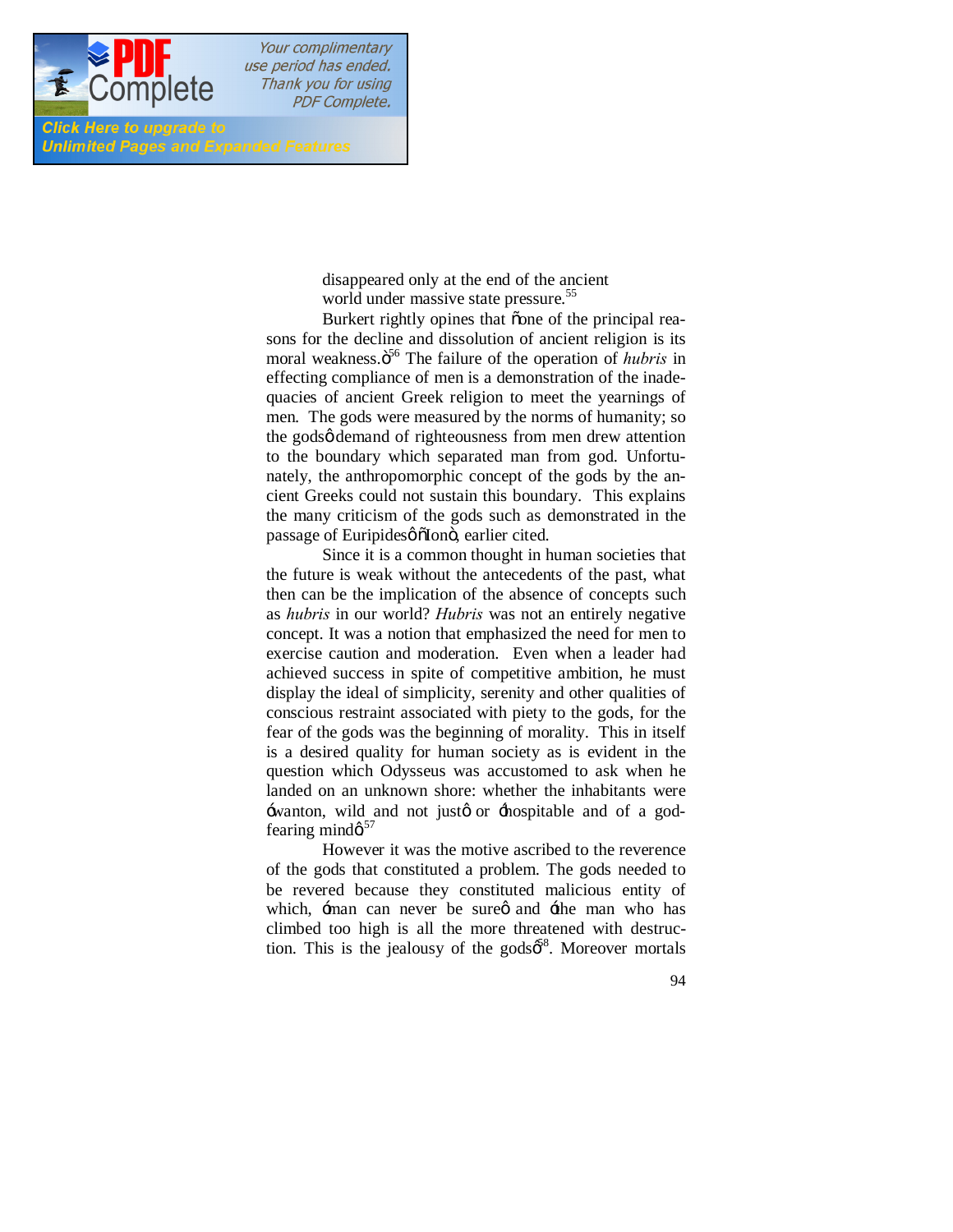needed help from the gods if they hope to achieve anything, but the gods needed mortals only to give honour. This negative conception of the gods and the very harsh and exacting nature of *hubris,* resulted in the fear that made the ancient Greeks feel that they were trapped in a state of perpetual victimization.

Although the concept of *hubris* in ancient Greek religion is both fatalistic with respect to the punitive consequences of the sinful acts and it is limited to religious offences, while the Yoruba idea of sin is humanistic and has both a religious and secular scope, it is possible for modern man to derive from the moral function of *hubris* if it is combined with the humanistic principles in the operation of *es e*. These humanistic principles which govern the strategies developed in the Yoruba society in accounting for and the handling of the anomalies of human co-existence have resulted in a cultural code which makes sin and its punishment moral issues in which man is conscious of his place in the larger sphere of human existence, and is able to make conscious decisions that better define his moral and ethical role in society. Then man can arrive at the premise advocated by Athena in Aeschylusø õEumenidesö, earlier cited, that though reason and mercy are to be admitted in the dispensation of justice, yet fear is not to be cast out of human society, and justice in its widest sense must be the care of not only the gods but man also.

Finally from both the operation of *hubris* in ancient Greek society and of *ese* in the Yoruba, it is evident that the universal concepts of sin, punishment and forgiveness, can be positive principles which produce a harmonious state of human co-existence. Despite the scientific and technological advancement of our modern world, we still need to conceive of a cautionary force symbolized by the gods and understand that othe sense in which men need the gods is quite different from the sense in which the gods need meno, for othe gods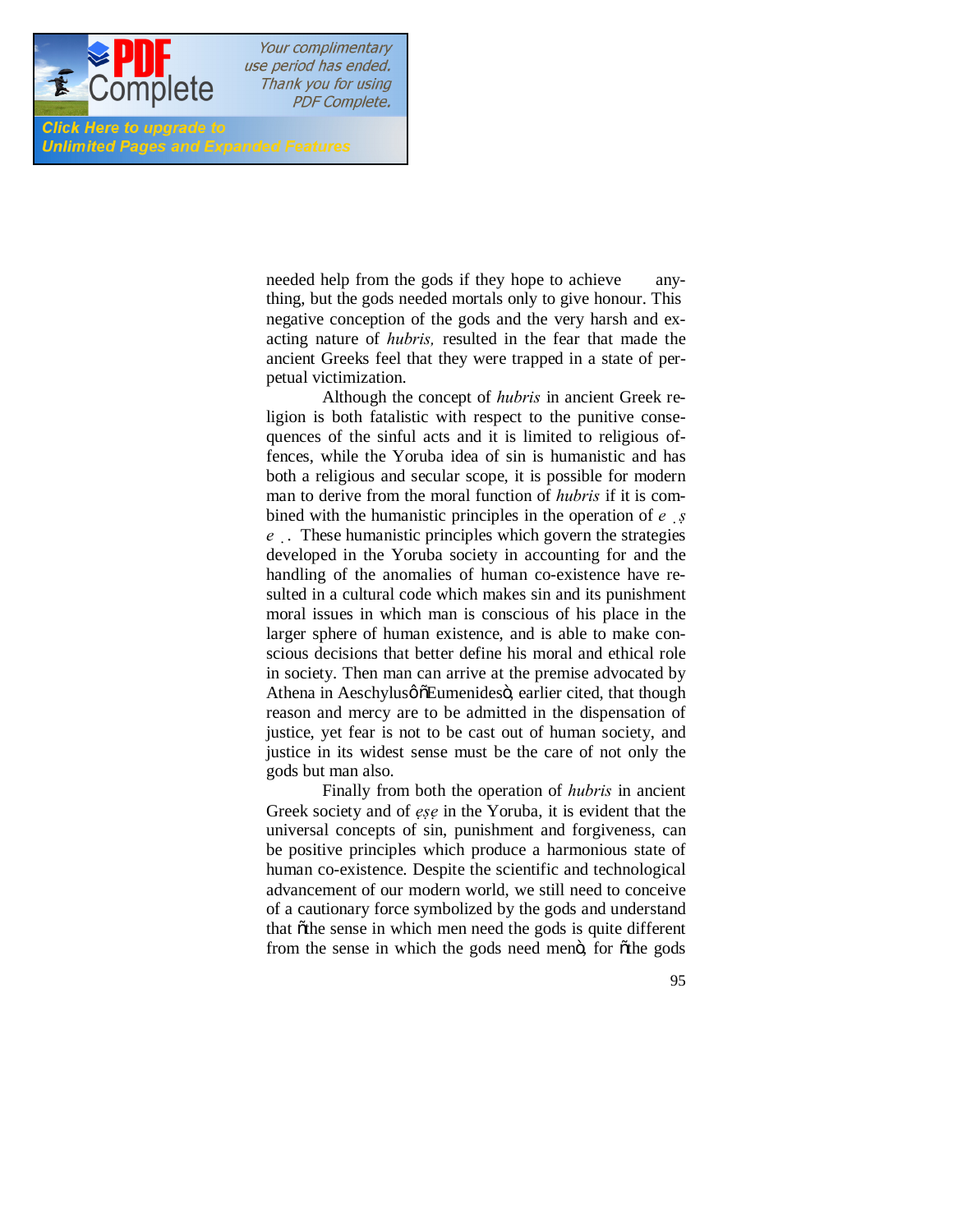do not hold the world in a close maternal embrace; they stand at a distance, i to be viewed from various angles. This accords man, in turn, the freedom to say no or even rebelö $^{59}$ .

## **Notes and References**

1. Garland, R., *Religion and the Greeks*. London: Gerald Duckworth & Co. Ltd. (1995). p. xi

2. Homer, *The Odyssey* Bk.1. 23-24 (Trans. Robert Fagles). Middlesex: Penguin Books (1996).

3. Homer, *The Iliad* Bk 24 (Trans. E.V. Rieu). Middlesex: Penguin Books (1981).

4. Dodds E.R., *The Greeks and the Irrational*. Berkeley, Los Angeles & London: University of California Press (1973) p. 31.

5. Aeschylus õAgamemnonö 193, *The Oresteia* (Trans. Robert Fagles). Middlesex: Penguin Books (1979). Cf. Sophocles,  $\delta$ Oedipus the Kingö 1186  $\delta$  1222, 1524-30, *The Complete Plays of Sophocles*. New York Bantam Books Inc. ( 1 9 8 2 ). C f . H e soid, *Theogony* 151f. (Trans. Richard S. Caldwell). Newbury port: Focus Classical Library (1987).

6. Miles, G. (ed), *Classical Mythology in English Literature.* London & New York: Routledge (1999) p. 41.

7. Hesiod, *Works and Days* 130f (Trans. Stanley Lombardo) Indianapolis/Cambridge Hackett Publishing Co. Inc. (1993).

8. Homer, *Odyssey,* Bk 11 669-680.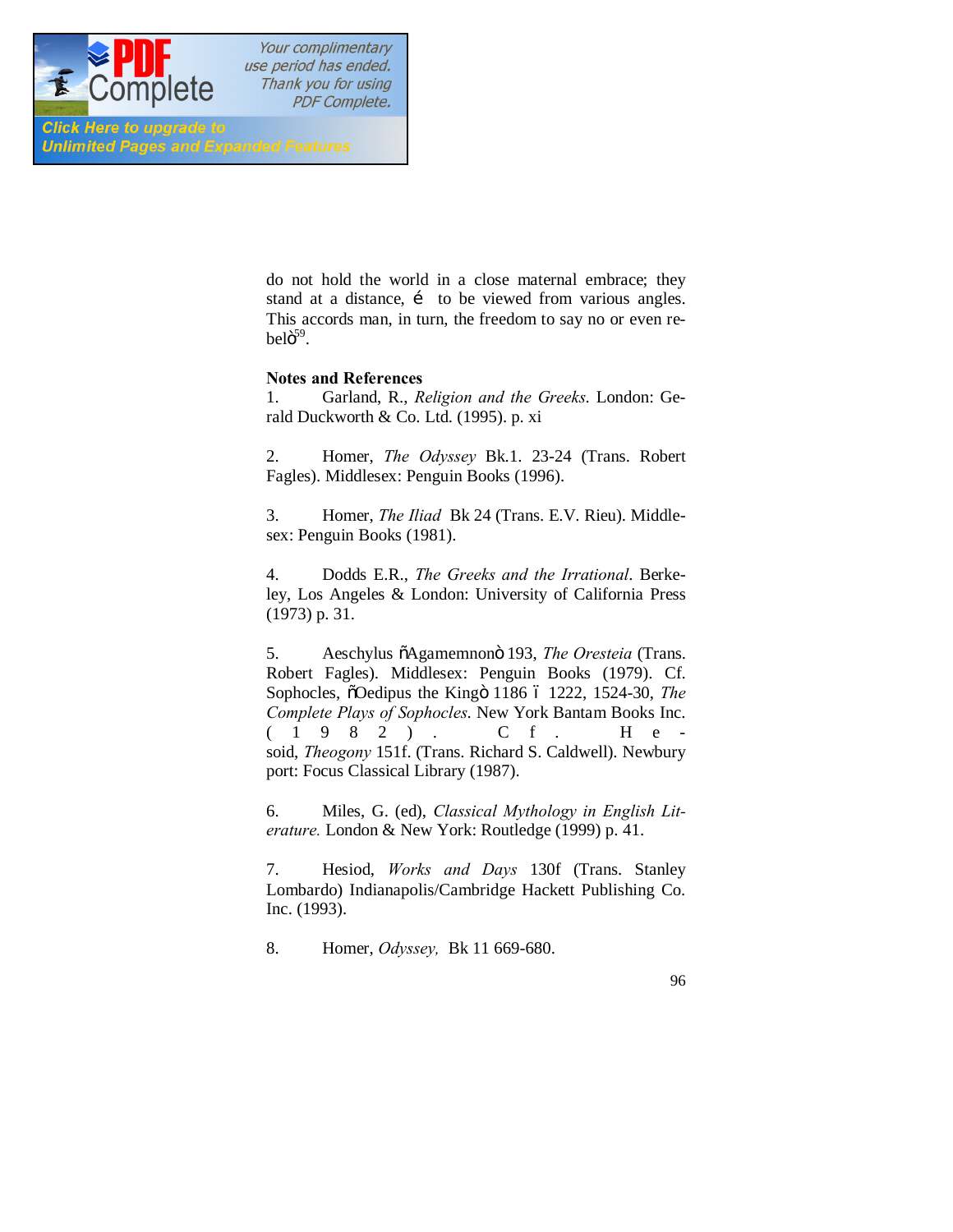9. Ovid, *Metamorphoses*, 6 (Trans. A.D. Melville). Oxford: Oxford University Press (1986).

10. Apollodorus, *The Library of Greek Mythology* 2.4 (Trans. Robin Hard). Oxford: Oxford University Press (1997) Ovid, *Metamorphoses* 4-5.

- 11. Ovid, *Metamorphoses* 10: 926-929.
- 12. Ibid l. 951
- 13. Ovid, *Metamorphoses* 6
- 14. \_\_\_\_, *Metamorphoses* 3

15. Ibid

16. Aldington, R. & Ames, D. (Trans.) *New Larousse Encyclopaedia of Mythology*. Middlesex: The Hamlyn Publishing Group Ltd. (1974) p. 106.

17. Ovid. *Metamorphoses,* 8

18. Miles, G., *Classical Mythology,* p. 42.

19. Harris S. & G. Platzner, *Classical Mythology Images & Insights.* Mountain View: Mayfield Publishing Co. (2000) p. 44.

20. Aeschylus,  $\delta$ Agamemnonö l. 735, 1433, 1497.

21. Grant, M., *Myths of the Greeks and Romans* New York: Meridian Books (1995) p. 167

22. Grant, *Op Cit* p8. 167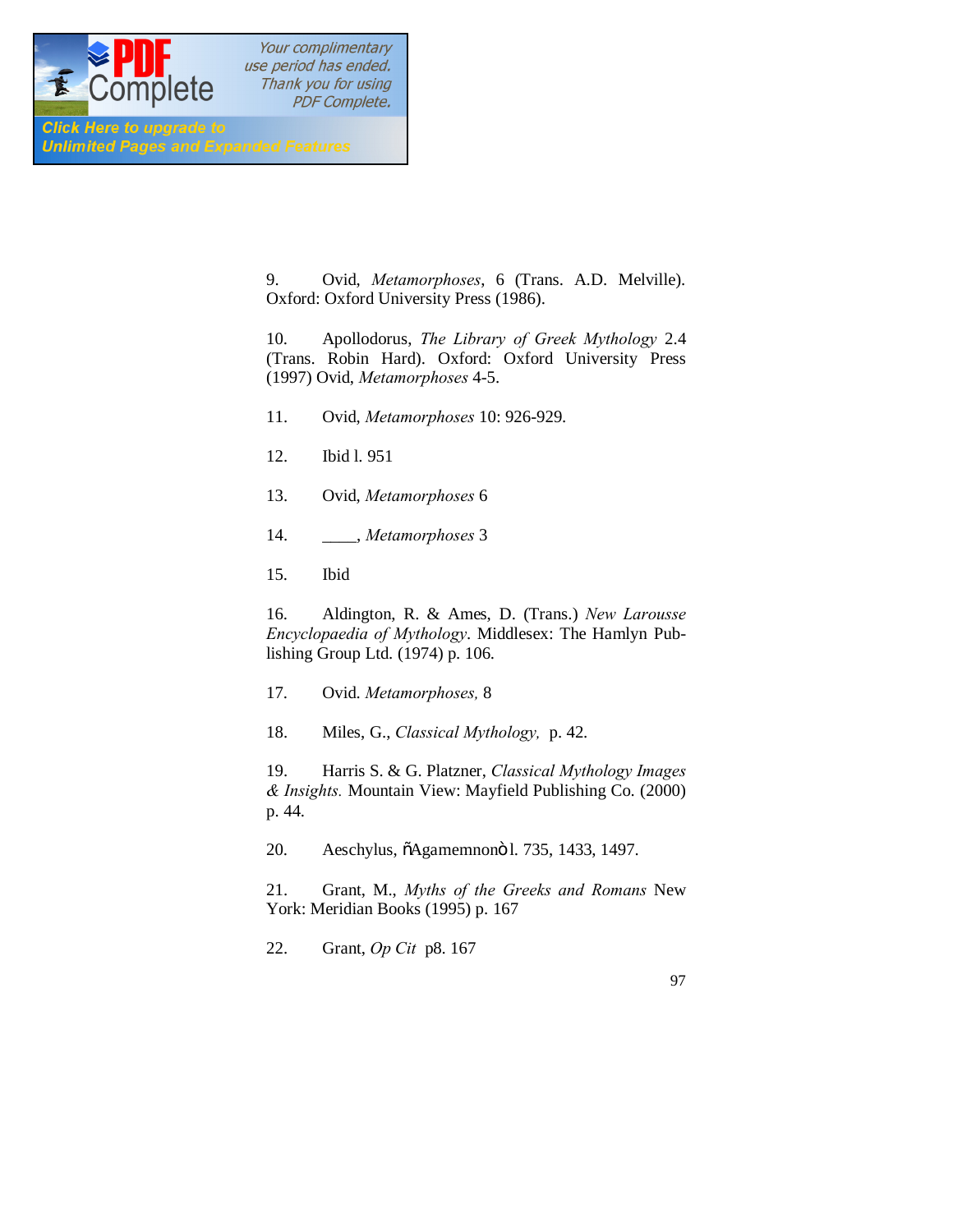23. Euripides "Hippolytus" 6f., *Greek Tragedies Vol. 1.*  Chicago & London: The University of Chicago Press (1984).

24. Grant, *Op Cit* p. 167.

25. Euripides, "Bacchae" 884, *Ten Plays by Euripides* (Trans. Moses Hades & John Mclean) New York: Bantam Books (1991).

26. Homer, *Odyssey* Bk 1.

27. Sophocles  $\ddot{\text{o}}$ Antigone $\ddot{\text{o}}$  683F, *The Complete Plays of Sophocles. Bantam* Books (1967).

- 28. Aeschylus, õNiobeö fr. 2789.
- 29. \_\_\_\_\_\_\_\_, "Agamemnon" 1192; 747.

30. Aeschylus, õPersianö 747.

31. Lefkowitz M., Greek Gods, Human Lives. New Haven & London: Yale University Press (2003). p.4.

- 32. Homer, *Odyssey* V. 118F.
- 33. \_\_\_\_\_\_\_\_, "Agamemnon" 750.

34. Herodotus, *Histories* 1.32. Oxford University Press (1998)

35. Grant, *Myths of the Greeks and Romans.* p. 167.

36. Jones, H. L., *The Justice of Zeus.* Berkeley, Los Angeles & London: University of California Press. (1971) p. 61.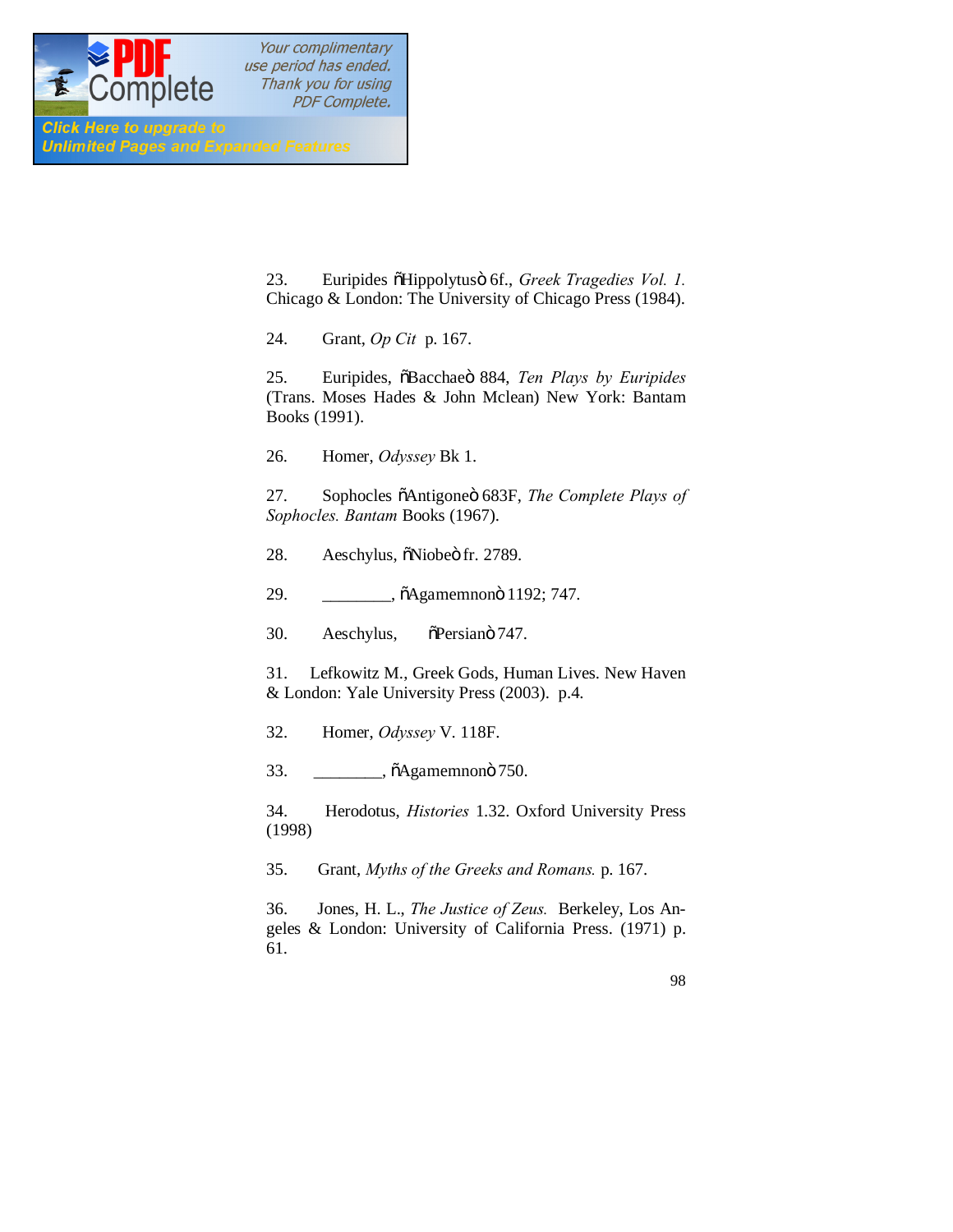37. Aeschylus, õEumenidesö 616 ó 618 Oresteia (Trans. Robert Fagles) New York: Penguin Books (1984).

38. **Eumenides 422 6 4.** 

39. Kitto, H.D.F., *Greek Tragedy* London, New York: Routledge (2001) pp. 94 6 95.

40. Jones, *Op Cit.* p. 82.

41. \_\_\_\_\_\_\_\_, *Op Cit.* pp. 130-131, 152-153.

42. Rose H.J., *A Handbook of Greek Mythology: Including Its Extension to Rome* 6<sup>th</sup> Ed. New York: Dutton (1959) pp. 118, 149, 236.

43. Idowu, B. E., *Olodumare, God in Yoruba Belief.*  Longman 1962 p. 149.

44. Idowu, *Olodumare* p. 149; Lucas Olumide J. *The Religion of the Yoruba*. Lagos: CMC Bookshop 1948 pp. 373, 376; Oduyoye, Modupe, *The Vocabulary of Yoruba Religious Discourse*. Ibadan: Daystar Press 1971 pp. 39, 40.

 $4 \hspace{2.5cm} 5 \hspace{2.5cm} .$ 

Jemiriye, T. F., *The Concept of Ese Among the Yoru ba*. Unpublished Ph.D Thesis, Department of Religious Studies University of Ibadan (1988) pp. 17 ó 18.

46. As recorded in Jemiriye, *Op Cit* p. 35.

47. As recorded in Jemiriye, *Op. Cit* pp. 41 & 42.

48. Awolalu, J.O.,  $\delta$ Sin and Its Removal in African Traditional Religion," *Orita* (1976) Vol. X/1 p. 9.